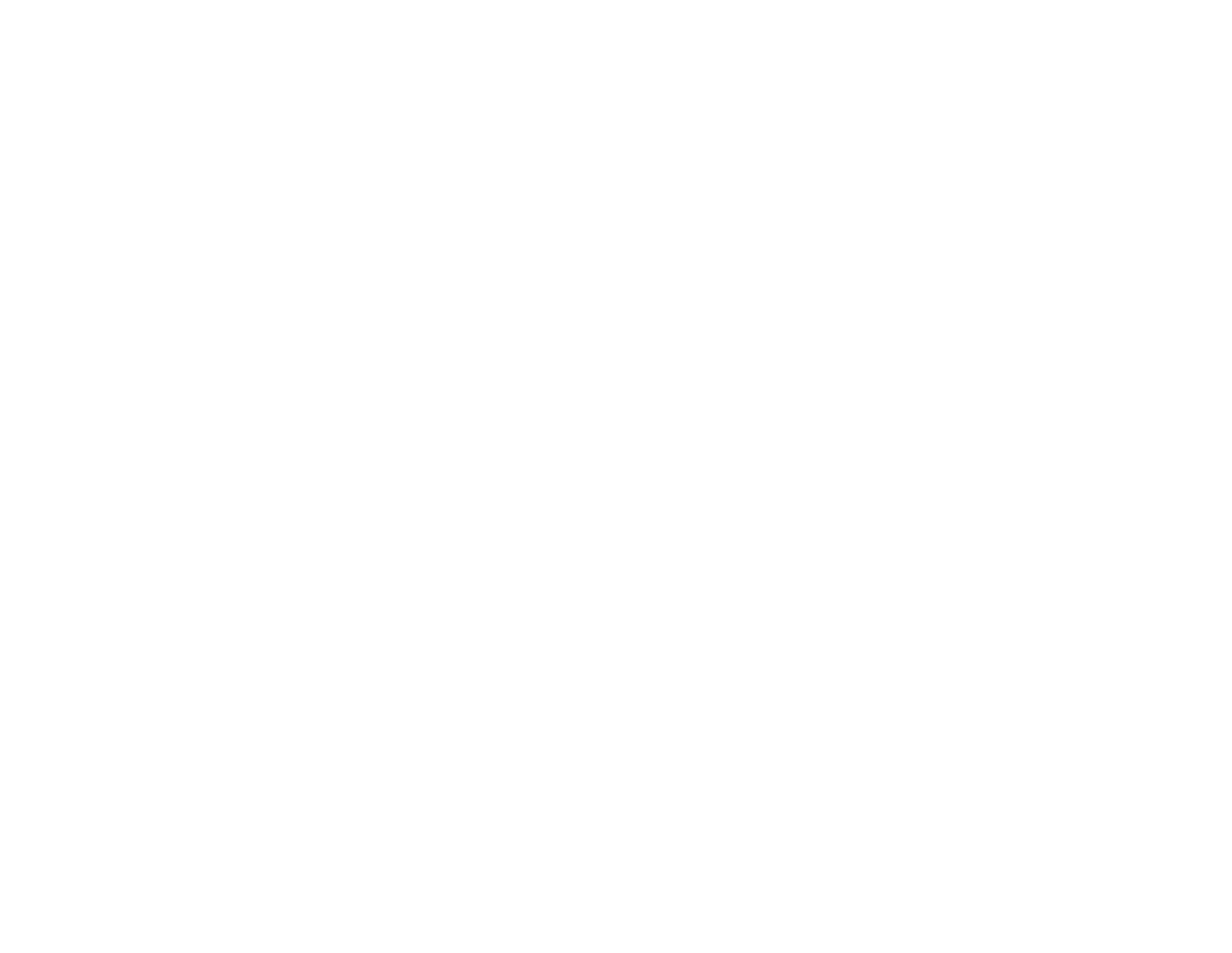## **Table of Contents**

Section I: Executive Summary **Page 5** and the section I: Executive Summary Percent of Your Students Ready for College-Level Coursework Five Year Trends—Percent of Students Who Met College Readiness Benchmarks Five Year Trends—Average ACT Scores Five Year Trends—Average ACT Scores by Level of Preparation Five Year Trends—Percent and Average Composite Score by Race/Ethnicity Percent of Students in College Readiness Standards Score Ranges Average ACT College Reportable Scores by Test Session Duration Percent of Students Who Met College Readiness Benchmark Scores by Test Session Duration Section II: Academic Achievement **Page 11** Page 11 ACT Score Distributions, Cumulative Percentages, Averages, and Quartile Values Average ACT Composite Scores for Race/Ethnicity by Level of Preparation Average ACT Scores by Race/Ethnicity Percent of Students in College Readiness Standards Score Ranges Average ACT Scores by Gender Percent of Students Who Met College Readiness Benchmark Scores by Gender College Readiness Benchmark Percent and Average ACT Scores by Overall High School Curriculum College Readiness Benchmark Percent and Average ACT Scores by Content-Specific Curriculum Section III: College Readiness & Impact of Course Rigor Page 17 Percent of Students Who Met ACT College Readiness Benchmark Scores by Race/Ethnicity Average ACT Scores and Average ACT Score Changes by Common Course Patterns College Readiness Percents by Common Course Patterns Section IV: Career and Educational Aspirations **Page 25** Page 25 Distribution of Planned Educational Majors for All Students by College Plans Average ACT Composite Scores for Racial/Ethnic Groups by Post-Secondary Educational Aspirations Students' Score Report Preferences at Time of Testing Section V: Optional Writing Test Results **Page 29** Page 29 Average ACT English and Writing Scores by Race/Ethnicity and Gender for students who took ACT Writing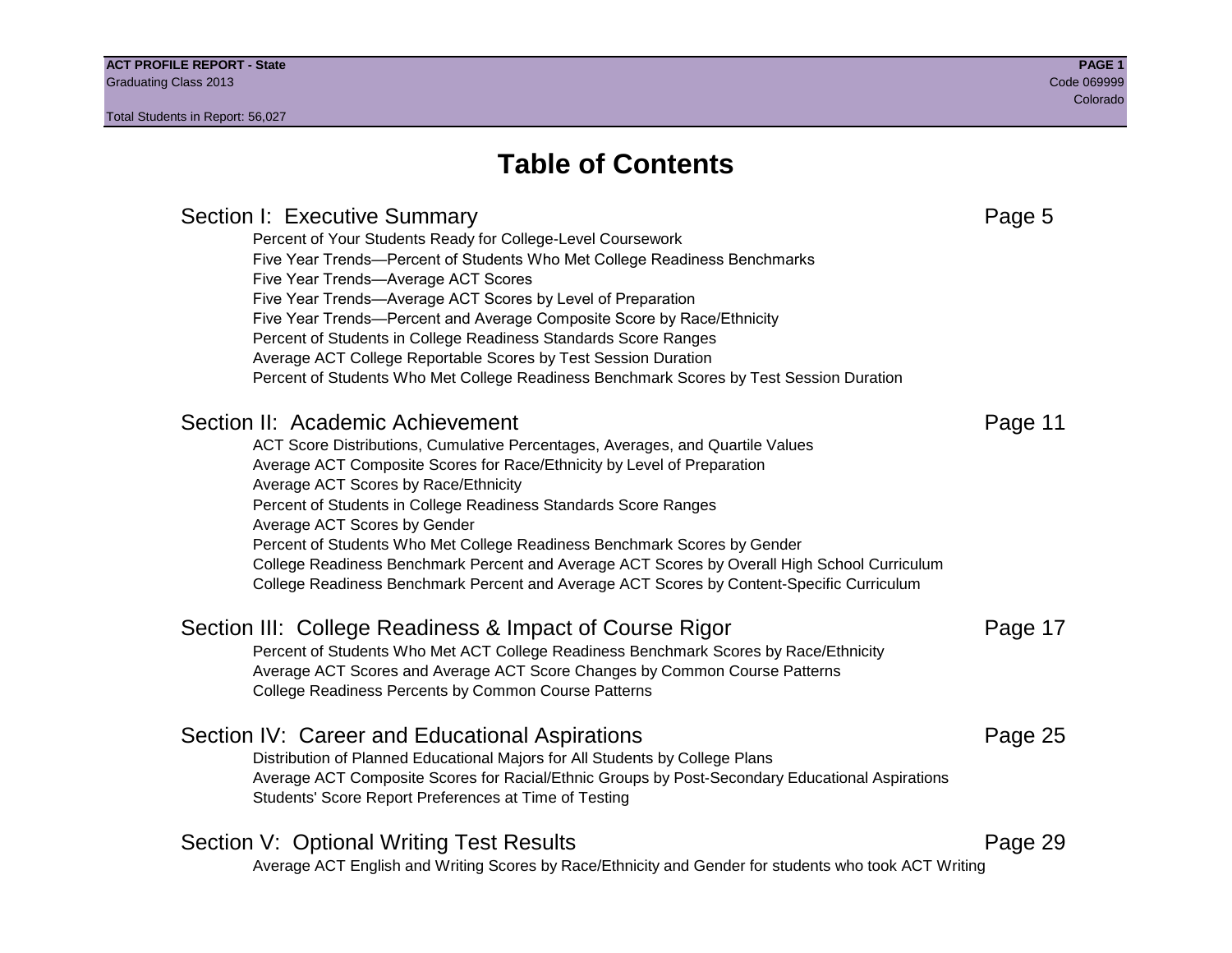This report provides information about the performance of your 2013 graduating seniors who took the ACT as sophomores, juniors, or seniors; and self-reported at the time of testing that they were scheduled to graduate in 2013. Beginning with the Graduating Class of 2013, all students whose scores are college reportable, both standard and extended time tests, are now included in the report.

This report focuses on:

**Performance** - student test performance in the context of college readiness

**Access** - number of your graduates exposed to college entrance testing and the percent of race/ethnicity participation

**Course Selection** - percent of students pursuing a core curriculum

**Course Rigor** - impact of rigorous coursework on achievement

**College Readiness** - percent of students meeting ACT College Readiness Benchmark Scores in each content area

**Awareness** - extent to which student aspirations match performance

**Articulation** - colleges and universities to which your students send test results

Each year, test data for a school, district, and the state represents a different cohort of students. ACT encourages educators to focus on trends (3, 5, 10 years), not year-to-year changes. Such changes can represent normal – even expected – fluctuations. On the other hand, trend lines offer more insight into what is happening in a school, district, or the state.

Furthermore, ACT encourages educators to measure student performance in the context of college readiness measures. The focus should be on the number and percentage of students who met or exceeded ACT's College Readiness Benchmark Scores, a measure that is much more meaningful and understandable than an average composite score for a group of students.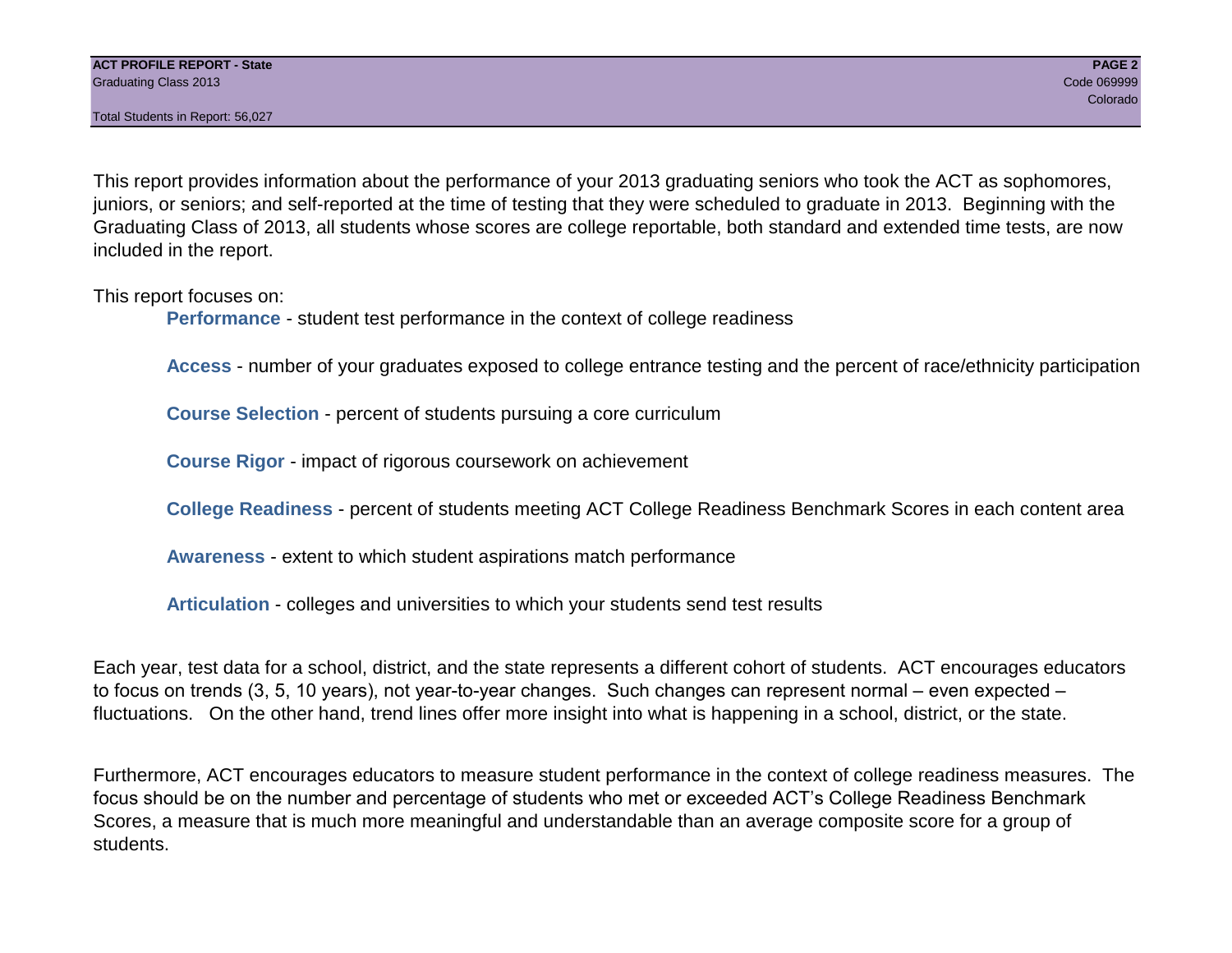## **The ACT is a curriculum-based measure of college readiness. ACT components include:**

Tests of academic achievement in English, math, reading, science, and writing (optional) High school grade and course information Student Profile Section Career Interest Inventory

## **The ACT:**

Every few years, ACT conducts the **ACT National Curriculum Survey** to ensure its curriculum-based assessment tools accurately measure the skills high school teachers teach and instructors of entry-level college courses expect. The ACT is the only college readiness test designed to reflect the results of such a survey.

ACT's **College Readiness Standards** are sets of statements intended to help students, parents and educators understand the meaning of test scores. The standards relate test scores to the types of skills needed for success in high school and beyond. They serve as a direct link between what students have learned and what they are ready to do next. The ACT is the only college readiness test for which scores can be tied directly to standards. *Connecting College Readiness Standards to the Classroom* interpretive guides can be found at www.act.org/standard/infoserv.html.

Only the ACT reports **College Readiness Benchmark Scores** – A benchmark score is the minimum score needed on an ACT subject-area test to indicate a 50% chance of obtaining a B or higher or about a 75% chance of obtaining a C or higher in the corresponding credit-bearing college courses, which include English Composition, Algebra, Social Science and Biology. These scores were empirically derived based on the actual performance of students in college. The College Readiness Benchmark Scores, updated for 2013, are:

| <b>College Course/Course Area</b> | <b>ACT Test</b> | Benchmark Score |
|-----------------------------------|-----------------|-----------------|
| <b>English Composition</b>        | English         | 18              |
| Algebra                           | Mathematics     | 22              |
| <b>Social Sciences</b>            | Reading         | 22              |
| Biology                           | Science         | 23              |

For more information, go to www.act.org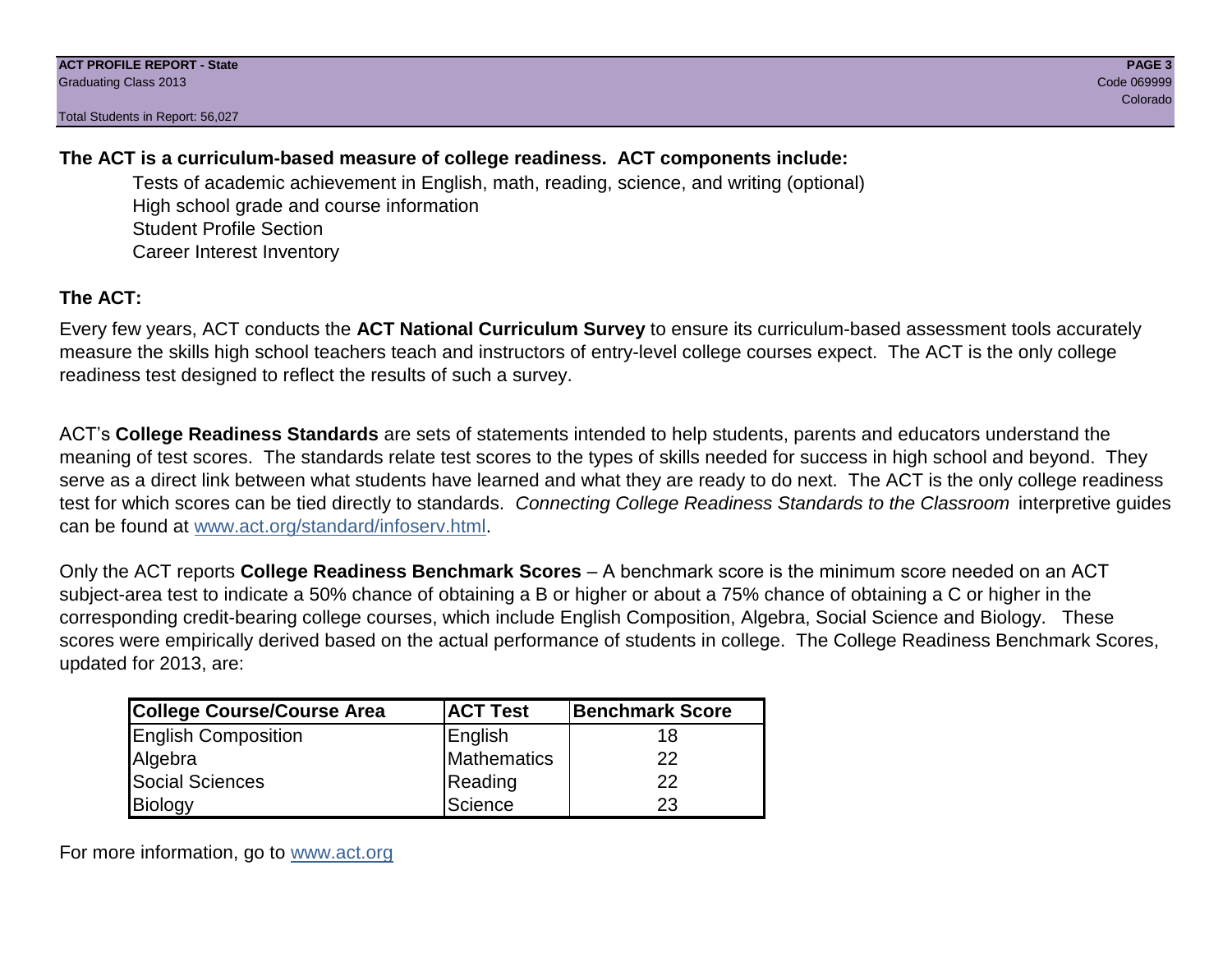## **How to Improve Scores and Increase College Readiness**

25% of your students met all four ACT College Readiness Benchmark Scores (Table 1.1). To improve students' scores and increase the percentage of students identified as college ready, ACT suggests:

PROVIDING ACCESS FOR ALL STUDENTS TO TAKE THE ACT: 56,027 of your students are included in this report (the 'cohort'). Increasing access insures that more students have the opportunity to consider college and allows the reader to use this report to evaluate how well courses and instructional programs are preparing students for college and work.

MAKING CORE CURRICULUM A PRIORITY: Emphasize the need for all students to develop college and work ready skills, regardless of postsecondary aspirations. 61% of the students in the cohort reported taking courses that would be considered 'Core or More' (Table 1.4).

MAKING SURE STUDENTS ARE TAKING THE RIGHT KINDS OF COURSES: Table 3.2 reports 9% of the cohort took less than three years of math courses. Of these students, 6% were college ready. 13% of the cohort reported taking a course sequence of Algebra I, Algebra II, and Geometry. 10% of these students were college ready. In comparison, 53% of the students who took 3 or more years of math beyond Algebra I, Algebra II, and Geometry were college ready. Getting more students ready for Algebra prior to 9th grade will increase the chances that students will be prepared for and take advanced-level math courses.

Similarly, Table 3.2 reports 16% of the cohort took less than three years of natural science courses. 18% of these students were college ready. In comparison, 42% of students who took at least three years of science coursework were college ready.

EVALUATING RIGOR OF COURSES: Table 2.6 reports the percentage of students falling in each of the ACT College Readiness Standards score ranges. For example, approximately 51% of the cohort fall into the lowest three Mathematics score ranges. To increase these students' achievement, identify the standards they should focus on next by accessing ACT's College Readiness Standards at www.act.org/standard.

PLAN GUIDANCE ACTIVITIES BASED ON STUDENTS' CAREER AND COLLEGE ASPIRATIONS: Data in Tables 4.1 and 4.2 enable the reader to determine if aspirations are consistent with academic performance and whether among students with similar aspirations, academic performance is consistent across racial/ethnic groups.

For more information on interpreting data in this report, or to learn how ACT can help your students improve their readiness for college and the workplace, contact ACT Customer Service at 319-337-1309 or customerservices@act.org.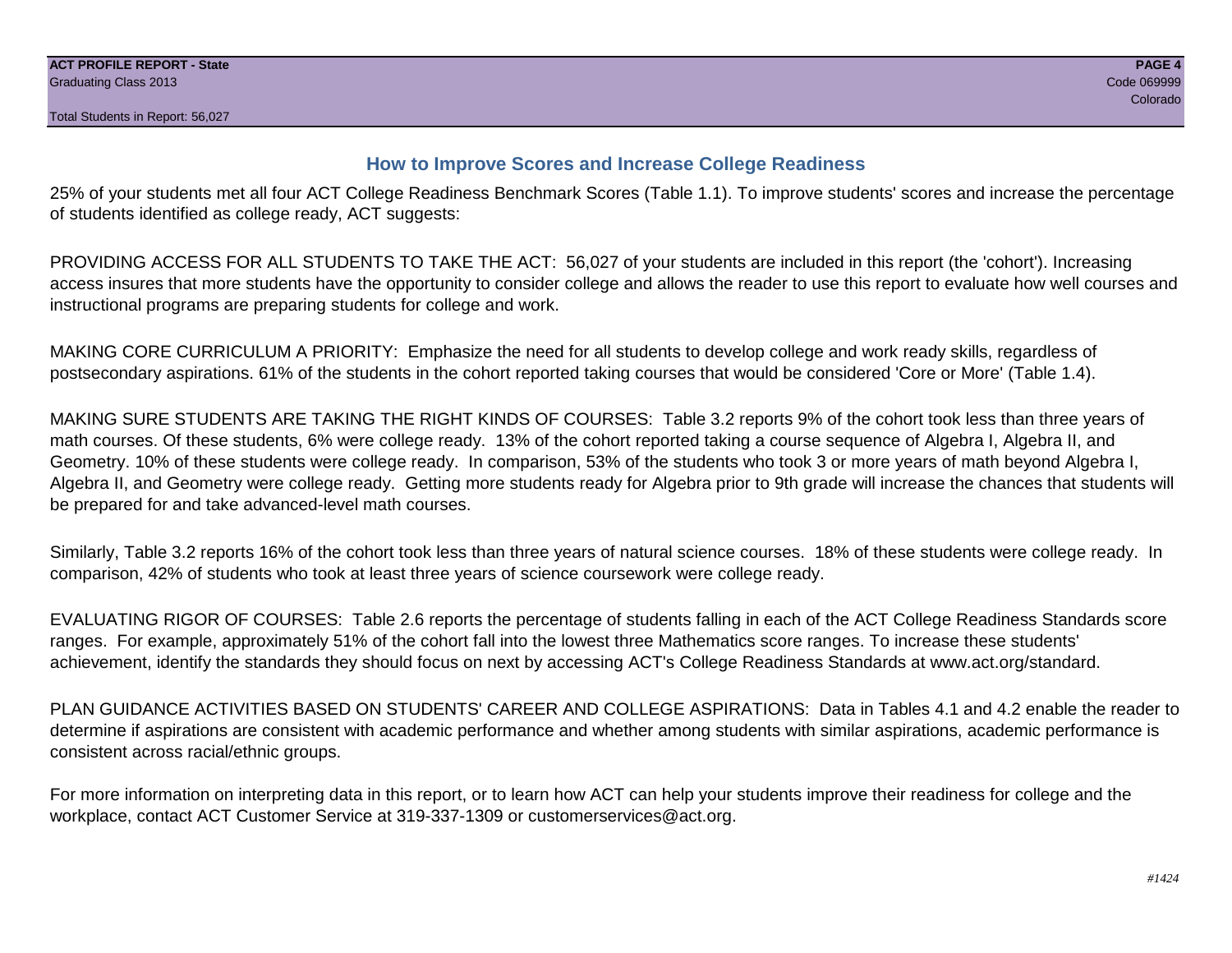**ACT PROFILE REPORT - State: SECTION I, EXECUTIVE SUMMARY PAGE 5** Graduating Class 2013 Code 069999

Total Students in Report: 56,027

e de la construcción de la construcción de la construcción de la construcción de la construcción de la construcción

## Section I Executive Summary

Beginning with the Graduating Class of 2013, all students whose scores are college reportable, both standard and extended time tests, are now included. Also beginning with the 2013 Graduating Class data, College Readiness Benchmarks for Reading and Science were updated to reflect the most recent college coursework research.

> To find the results of only standard time or extended time test takers, refer to Tables 1.7 and 1.8 on page 10.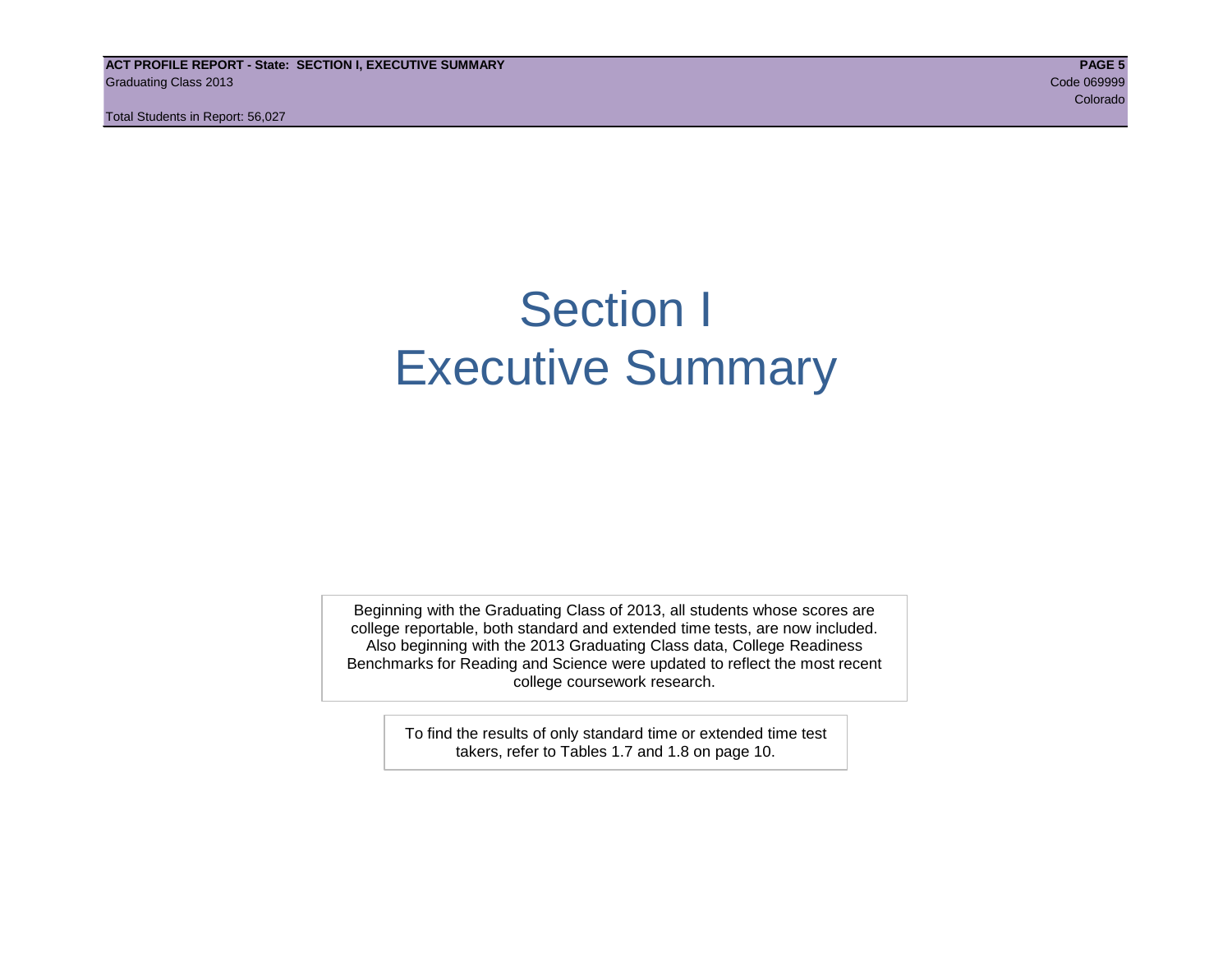#### **ACT PROFILE REPORT - State: SECTION I, EXECUTIVE SUMMARY PAGE 6** Graduating Class 2013 Code 069999

Total Students in Report: 56,027





**A benchmark score is the minimum score needed on an ACT subject-area test to indicate a 50% chance of obtaining a B or higher or about a 75% chance of obtaining a C or higher in the corresponding credit-bearing college course.**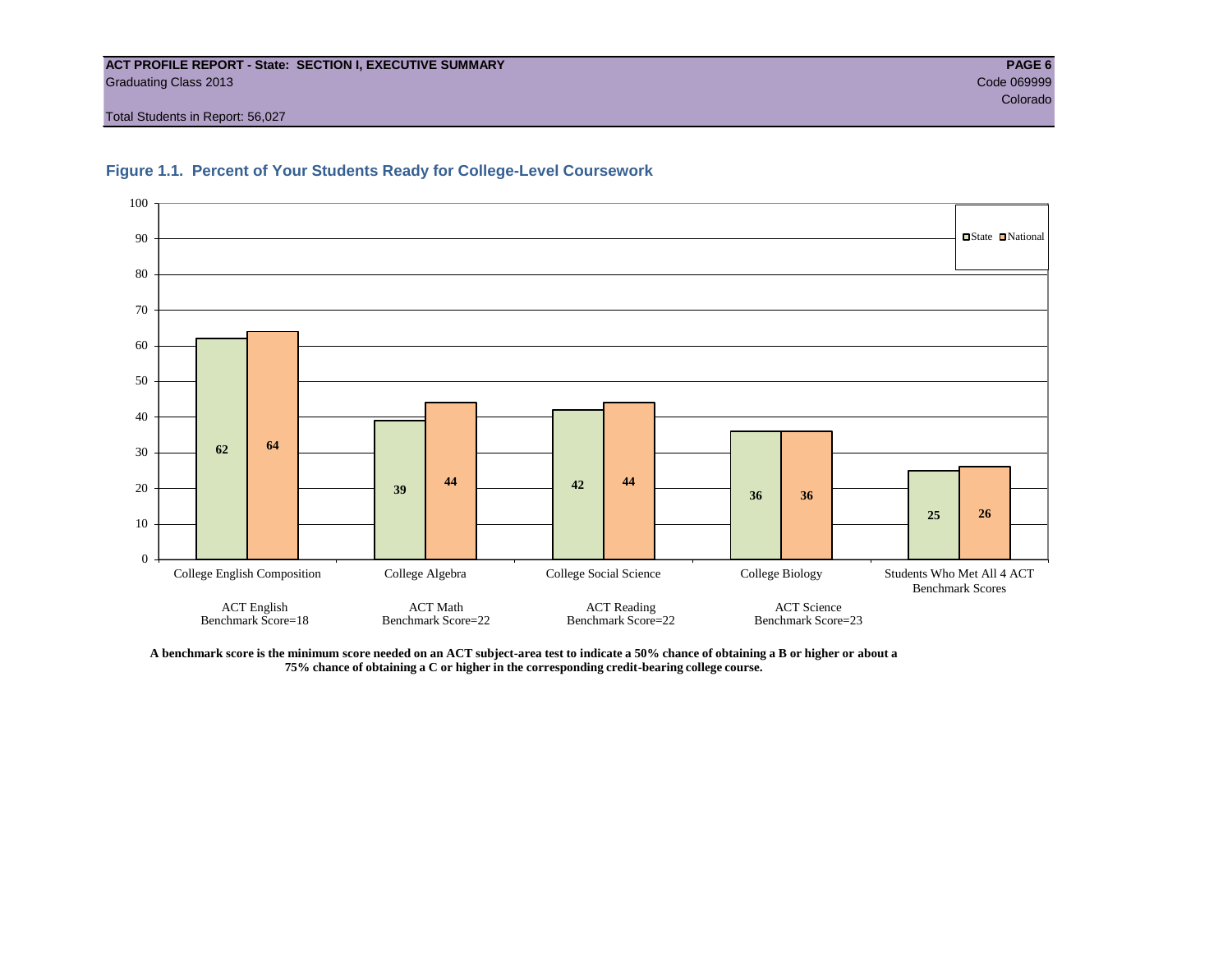#### **ACT PROFILE REPORT - State: SECTION I, EXECUTIVE SUMMARY PAGE 7** Graduating Class 2013 Code 069999

Total Students in Report: 56,027

|      |              | <b>Number of Students</b> | <b>Percent Who Met Benchmarks</b> |                |                    |          |              |          |                |          |                     |          |  |  |
|------|--------------|---------------------------|-----------------------------------|----------------|--------------------|----------|--------------|----------|----------------|----------|---------------------|----------|--|--|
|      |              | <b>Tested</b>             |                                   | <b>English</b> | <b>Mathematics</b> |          | Reading      |          | <b>Science</b> |          | <b>Met All Four</b> |          |  |  |
| Year | <b>State</b> | <b>National</b>           | <b>State</b>                      | National       |                    | National | <b>State</b> | National |                | National | <b>State</b>        | National |  |  |
| 2009 | 51,087       | ,480,469                  | 64                                | 67             | 39                 | 42       | 51           | 53       | 28             | 28       | 22                  | 23       |  |  |
| 2010 | 52.115       | .568.835                  | 62                                | 66             | 39                 | 43       | 51           | 52       | 28             | 29       | 23                  | 24       |  |  |
| 2011 | 52,930       | 623,112                   | 63                                | 66             | 40                 | 45       | 49           | 52       | 29             | 30       | 23                  | 25       |  |  |
| 2012 | 53,071       | .666,017                  | 62                                | 67             | 41                 | 46       | 47           | 52       | 31             | 31       | 25                  | 25       |  |  |
| 2013 | 56,027       | 1,799,243                 | 62                                | 64             | 39                 | 44       | 42           | 44       | 36             | 36       | 25                  | 26       |  |  |

## **Table 1.1. Five Year Trends—Percent of Students Who Met College Readiness Benchmarks**

#### **Table 1.2. Five Year Trends—Average ACT Scores**

|      |              | <b>Number of Students</b> |              | <b>Average ACT Scores</b> |                    |          |                |                 |                |          |                  |          |  |  |  |
|------|--------------|---------------------------|--------------|---------------------------|--------------------|----------|----------------|-----------------|----------------|----------|------------------|----------|--|--|--|
|      |              | Tested                    |              | <b>English</b>            | <b>Mathematics</b> |          | <b>Reading</b> |                 | <b>Science</b> |          | <b>Composite</b> |          |  |  |  |
| Year | <b>State</b> | <b>National</b>           | <b>State</b> | National                  |                    | National | <b>State</b>   | <b>National</b> | <b>State</b>   | National | <b>State</b>     | National |  |  |  |
| 2009 | 51.087       | .480,469                  | 20.1         | 20.6                      | 20.5               | 21.0     | 21.1           | 21.4            | 20.8           | 20.9     | 20.8             | 21.1     |  |  |  |
| 2010 | 52,115       | .568.835                  | 19.9         | 20.5                      | 20.4               | 21.0     | 21.1           | 21.3            | 20.7           | 20.9     | 20.6             | 21.0     |  |  |  |
| 2011 | 52,930       | .623,112                  | 20.1         | 20.6                      | 20.4               | 21.1     | 20.9           | 21.3            | 20.7           | 20.9     | 20.7             | 21.1     |  |  |  |
| 2012 | 53,071       | .666,017                  | 19.9         | 20.5                      | 20.5               | 21.1     | 20.7           | 21.3            | 20.8           | 20.9     | 20.6             | 21.1     |  |  |  |
| 2013 | 56,027       | 1,799,243                 | 19.9         | 20.2                      | 20.4               | 20.9     | 20.5           | 21.1            | 20.5           | 20.7     | 20.4             | 20.9     |  |  |  |

## **Table 1.3. Five Year Trends—Average ACT Scores Nationwide**

|      | <b>Number of Students</b> |                |                    | <b>Average ACT Scores</b> |                |                  |
|------|---------------------------|----------------|--------------------|---------------------------|----------------|------------------|
| Year | Tested                    | <b>English</b> | <b>Mathematics</b> | Reading                   | <b>Science</b> | <b>Composite</b> |
| 2009 | ,480,469                  | 20.6           | 21.0               | 21.4                      | 20.9           | 21.1             |
| 2010 | ,568,835                  | 20.5           | 21.0               | 21.3                      | 20.9           | 21.0             |
| 2011 | ,623,112                  | 20.6           | 21.1               | 21.3                      | 20.9           | 21.1             |
| 2012 | ,666,017                  | 20.5           | 21.1               | 21.3                      | 20.9           | 21.1             |
| 2013 | ,799,243                  | 20.2           | 20.9               | 21.1                      | 20.7           | 20.9             |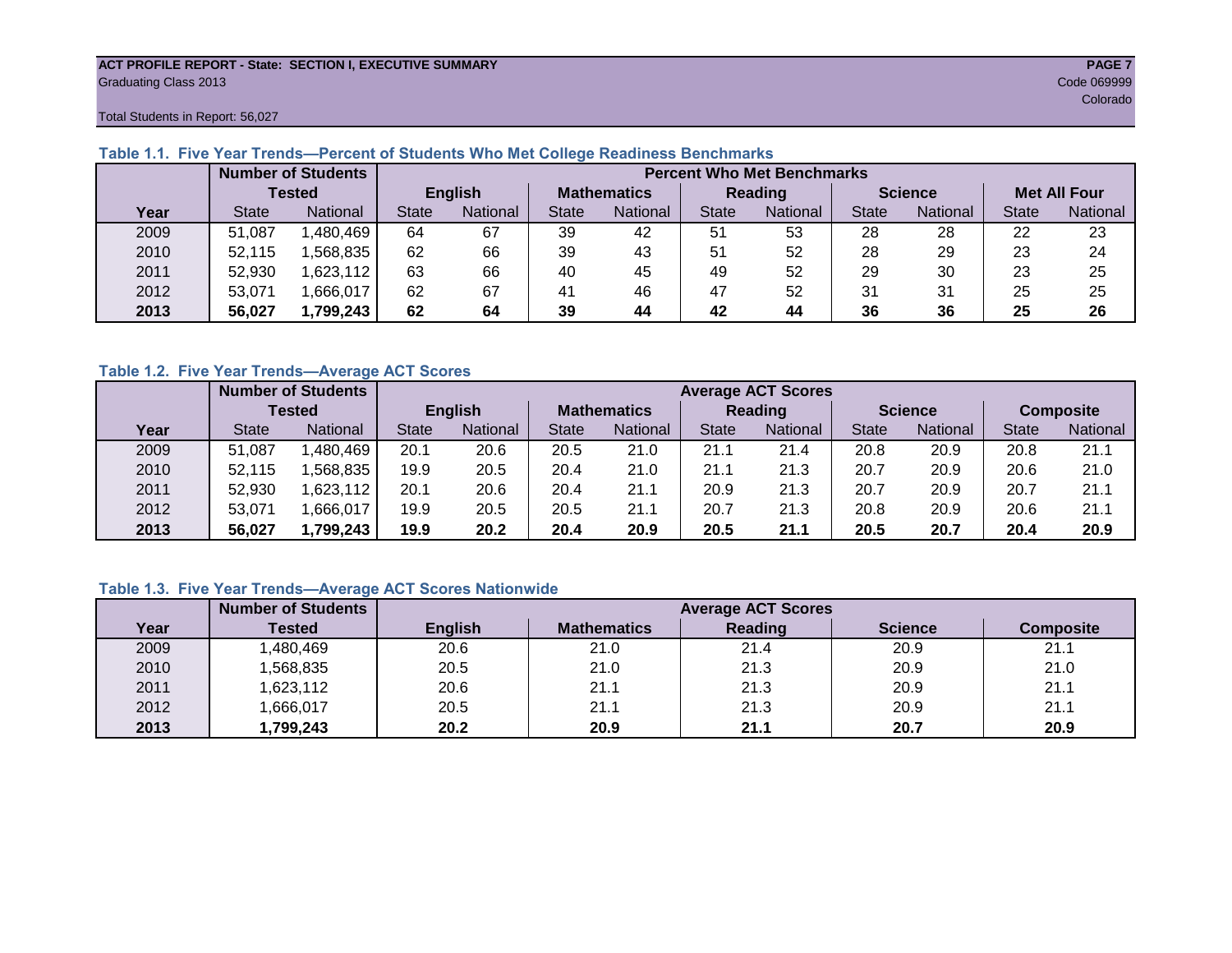#### **ACT PROFILE REPORT - State: SECTION I, EXECUTIVE SUMMARY PAGE 8** Graduating Class 2013 Code 069999

#### Total Students in Report: 56,027

|      |         |                                     |      |                      |         |                |         |                    |         | <b>Average ACT Scores</b> |         |                |         |                  |
|------|---------|-------------------------------------|------|----------------------|---------|----------------|---------|--------------------|---------|---------------------------|---------|----------------|---------|------------------|
|      |         | <b>Number of Students</b><br>Tested |      | Percent <sup>2</sup> |         | <b>English</b> |         | <b>Mathematics</b> |         | <b>Reading</b>            |         | <b>Science</b> |         | <b>Composite</b> |
|      |         |                                     | Core | Less                 |         |                |         |                    |         |                           |         |                |         |                  |
|      | Core or | Less than                           | or   | than                 | Core or | Less than      | Core or | Less than          | Core or | Less than                 | Core or | Less than      | Core or | Less than        |
| Year | More    | Core                                | More | Core                 | More    | Core           | More    | Core               | More    | Core                      | More    | Core           | More    | Core             |
| 2009 | 30,390  | 16.169                              | 59   | 32                   | 21.9    | 17.8           | 22.1    | 18.4               | 22.7    | 19.0                      | 22.2    | 19.0           | 22.4    | 18.7             |
| 2010 | 31.733  | 15.813                              | 61   | 30                   | 21.8    | 17.3           | 21.9    | 18.2               | 22.6    | 18.9                      | 22.1    | 18.7           | 22.2    | 18.4             |
| 2011 | 32.470  | 15,696                              | 61   | 30                   | 21.9    | 17.4           | 21.9    | 18.2               | 22.5    | 18.8                      | 22.2    | 18.6           | 22.3    | 18.4             |
| 2012 | 33.071  | 15.013                              | 62   | 28                   | 21.7    | 17.3           | 21.9    | 18.3               | 22.2    | 18.5                      | 22.1    | 18.7           | 22.7    | 18.3             |
| 2013 | 34.247  | 15,781                              | 61   | 28                   | 21.8    | 17.3           | 21.9    | 18.2               | 22.1    | 18.2                      | 22.1    | 18.3           | 22.1    | 18.1             |

## **Table 1.4. Five Year Trends—Average ACT Scores by Level of Preparation**

<sup>1</sup>"Core or More" results correspond to students taking four or more years of English AND three or more years each of math, social studies, and natural science.

 $2$ Percent of all students tested. Numbers will not add up to 100% due to student non-response.

### **Table 1.5. Five Year Trends—Percent and Average Composite Score by Race/Ethnicity**

|                                        | 2009             |     |      | 2010   |               |      | 2011   |     |      | 2012   |     |      | 2013   |     |      |
|----------------------------------------|------------------|-----|------|--------|---------------|------|--------|-----|------|--------|-----|------|--------|-----|------|
|                                        | N                | %   | Avg  | N      | $\frac{9}{6}$ | Avg  | N      | %   | Avg  | Ν      | %   | Ava  | N      | %   | Avg  |
| <b>All Students</b>                    | 51.087           | 100 | 20.8 | 52.115 | 100           | 20.6 | 52,930 | 100 | 20.7 | 53.071 | 100 | 20.6 | 56.027 | 100 | 20.4 |
| Black/African American                 | 2,003            |     | 17.7 | 2,289  | 4             | 17.4 | 2,275  |     | 17.4 | 2,059  | 4   | 17.3 | 2.168  |     | 17.3 |
| American Indian/Alaska Native          | 916              |     | 18.1 | 556    |               | 18.8 | 562    |     | 18.7 | 401    |     | 17.9 | 415    |     | 16.9 |
| White                                  | 28,835           | 56  | 22.2 | 31.165 | 60            | 22.1 | 30.493 | 58  | 22.3 | 29.884 | 56  | 22.2 | 30,951 | 55  | 22.0 |
| Hispanic/Latino                        | 7.992            | 16  | 17.6 | 8,997  | 17            | 17.2 | 10.520 | 20  | 17.4 | 13,290 | 25  | 17.6 | 14.198 | 25  | 17.7 |
| Asian                                  | .676             |     | 21.6 | .702   | 3             | 21.7 | .656   | 3   | 21.7 | 1.612  | 3   | 21.6 | 1,687  |     | 21.9 |
| Native Hawaiian/Other Pacific Islander |                  |     |      |        | $\Omega$      |      | 39     | 0   | 19.3 | 170    | 0   | 19.8 | 196    | 0   | 18.6 |
| Two or more races                      | 2.168            |     | 20.7 | 2.495  | 5             | 20.2 | 2,504  | 5   | 20.6 | 2.116  | 4   | 21.2 | 2,246  |     | 21.2 |
| Prefer not to respond/No response      | $^{\prime}$ ,497 | 15  | 19.4 | 4,911  | 9             | 19.2 | 4,881  | 9   | 19.2 | 3,539  |     | 19.8 | 4,166  |     | 19.3 |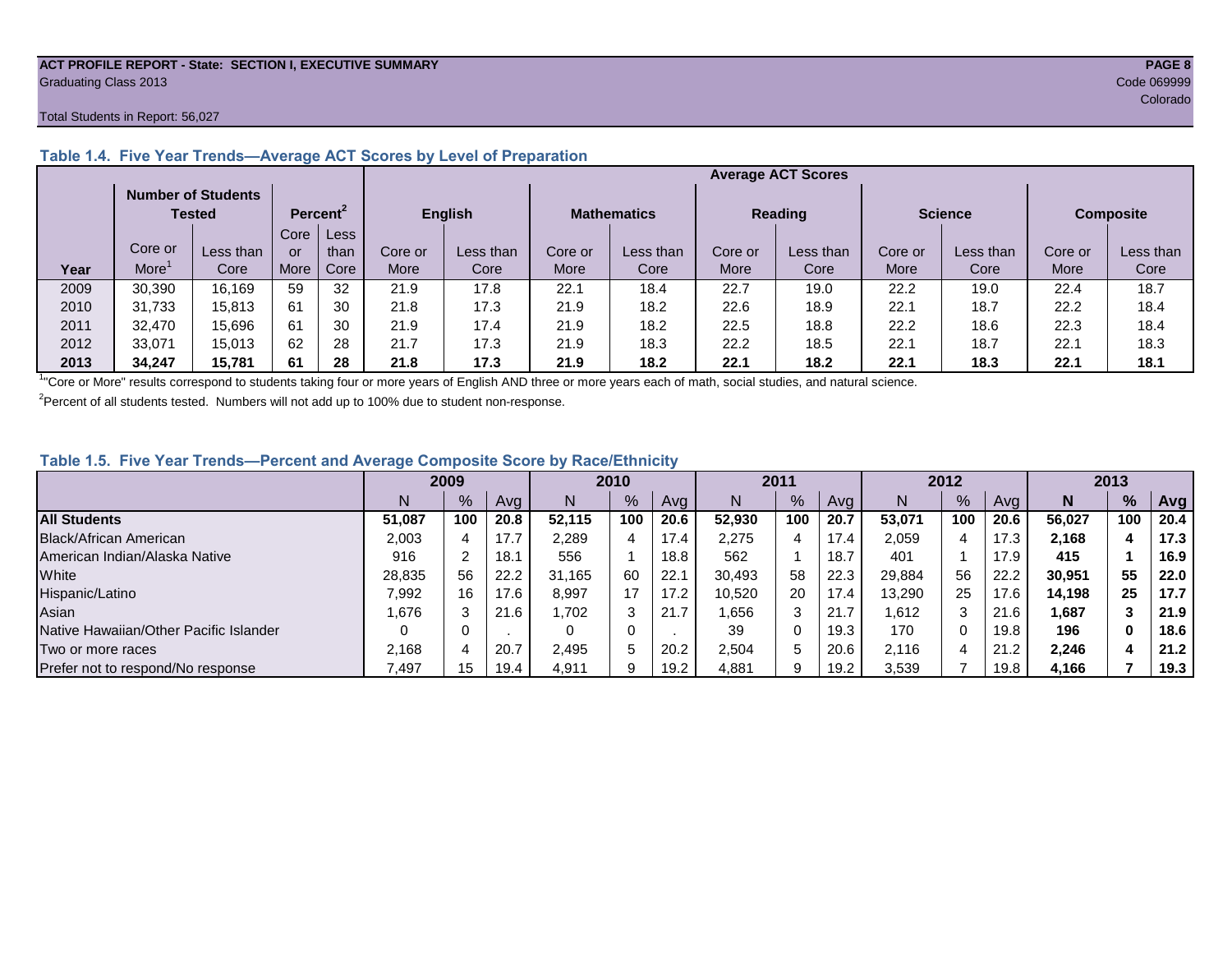#### **ACT PROFILE REPORT - State: SECTION I, EXECUTIVE SUMMARY PAGE 9** Code 069999 Craduating Class 2013 Code 069999 Code 069999 Code 069999 Code 069999 Code 069999 Code 069999 Code 069999 Code 069999 Code 069999 Code 069999 Code 069999 Code 069999 Code 069999 Code 069999 Code 069999 Code 069

e de la construcción de la construcción de la construcción de la construcción de la construcción de la construcción

#### Total Students in Report: 56,027

### **Table 1.6. Percent of Students in College Readiness Standards Score Ranges**

| <b>CRS</b>    | <b>English</b>        | <b>Mathematics</b>                              | <b>Reading</b>       | <b>Science</b>      |  |  |
|---------------|-----------------------|-------------------------------------------------|----------------------|---------------------|--|--|
| Range         | (Benchmark = $18$ )   | (Benchmark = $22$ )                             | $(Benchmark = 22)$   | (Benchmark = $23$ ) |  |  |
|               | 100%                  | 100%                                            | 100%                 | 100%                |  |  |
| $1 - 12$      | 50%<br>16%<br>13%     | 50%<br>1%<br>1%                                 | 50%<br>11%<br>$8\%$  | 50%<br>$8\%$<br>7%  |  |  |
|               | $0\%$                 | $0\%$                                           | $0\%$                | $0\%$               |  |  |
| $13 - 15$     | 100%                  | 100%                                            | 100%                 | 100%                |  |  |
|               | 50%<br>13%<br>13%     | 50%<br>18%<br>14%                               | 50%<br>15%<br>13%    | 50%<br>11%<br>10%   |  |  |
|               | $0\%$                 | 0%                                              | $0\%$                | $0\%$               |  |  |
|               | 100%                  | 100%                                            | 100%                 | 100%                |  |  |
| 16-19         | 50%<br>18%<br>18%     | 32%<br>33%<br>50%                               | 50%<br>21%<br>19%    | 25%<br>50%<br>23%   |  |  |
|               | $0\%$                 | 0%                                              | $0\%$                | $0\%$               |  |  |
|               | 100%                  | 100%                                            | 100%                 | 100%                |  |  |
| $20 - 23$     | 50%<br>24%<br>25%     | 50%<br>20%<br>19%                               | 50%<br>24%<br>23%    | 30%<br>28%<br>50%   |  |  |
|               | 0%                    | 0%                                              | $0\%$                | $0\%$               |  |  |
|               | 100%                  | 100%                                            | 100%                 | 100%                |  |  |
| 24-27         | 50%<br>17%<br>16%     | 50%<br>21%<br>19%                               | 50%<br>15%<br>15%    | 50%<br>20%<br>19%   |  |  |
|               | $0\%$                 | 0%                                              | $0\%$                | 0%                  |  |  |
| 28-32         | 100%                  | 100%                                            | 100%                 | 100%                |  |  |
|               | 50%<br>10%<br>10%     | 50%<br>$9\%$<br>7%                              | $50\%$<br>13%<br>11% | 50%<br>8%<br>$8\%$  |  |  |
|               | $0\%$                 | 0%                                              | $0\%$                | $0\%$               |  |  |
| 33-36         | 100%                  | 100%                                            | 100%                 | 100%                |  |  |
|               | 50%<br>$5\%$<br>$4\%$ | 50%<br>$3%$                                     | 50%<br>$5\%$<br>5%   | 50%                 |  |  |
|               | $0\%$                 | 2%<br>$0\%$                                     | $0\%$                | 2%<br>2%<br>$0\%$   |  |  |
|               | 100%                  | 100%                                            | 100%                 | 100%                |  |  |
| % At or Above | 64%<br>62%            | 44%                                             | 44%<br>42%           |                     |  |  |
| Benchmark     | 50%                   | 39%<br>50%                                      | 50%                  | 36%<br>36%<br>50%   |  |  |
|               | $0\%$                 | $0\%$                                           | $0\%$                | $0\%$               |  |  |
|               |                       | $=$ State<br><u> Time and the second second</u> | = National           |                     |  |  |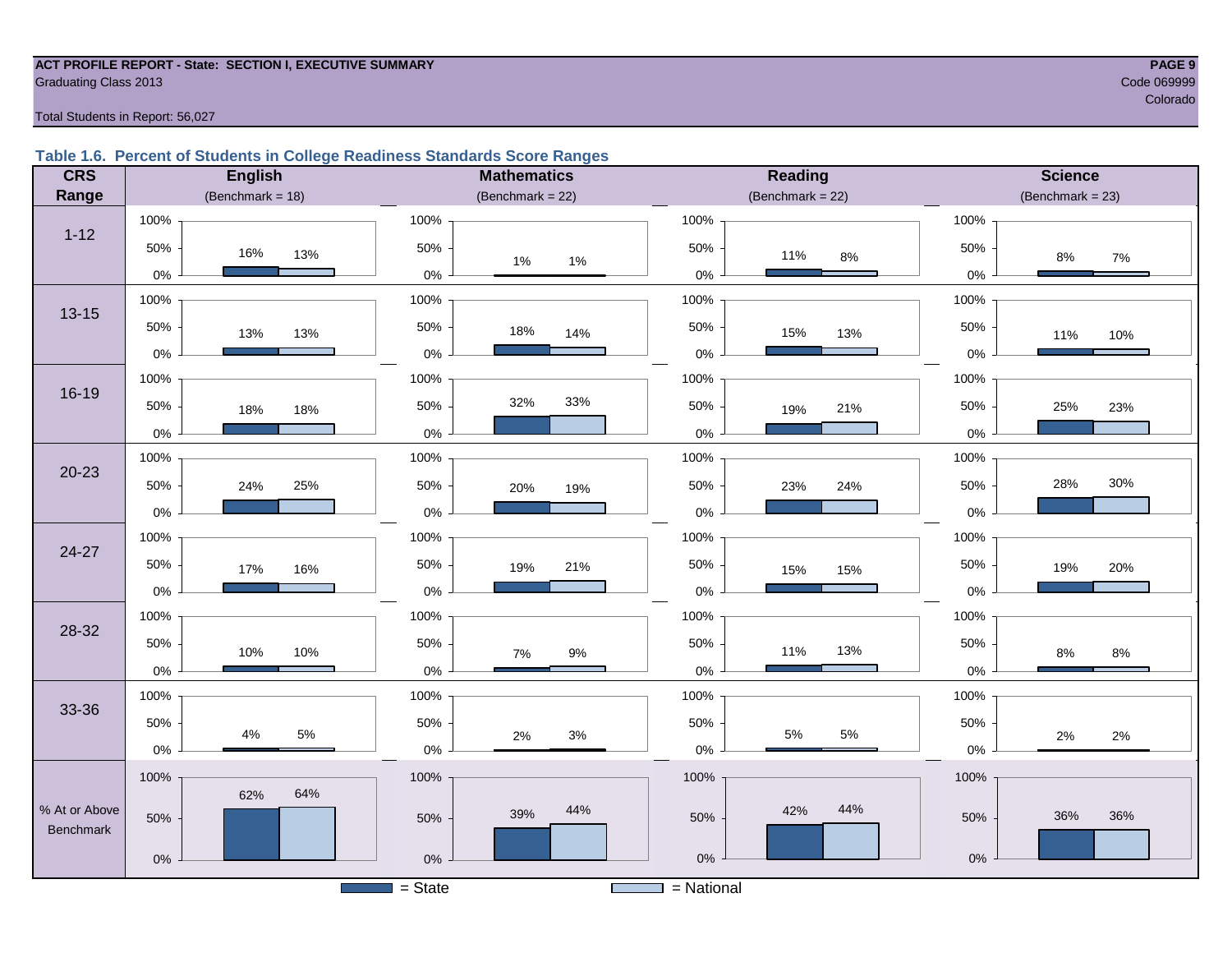#### **ACT PROFILE REPORT- State: SECTION II, ACADEMIC ACHIEVEMENT PAGE 10** Graduating Class 2013 Code 069999

Total Students in Report: 56,027

|                                      | <b>Test Session</b>  |             |         | <b>Average ACT Scores</b> |             |         |         |           |  |  |  |  |  |
|--------------------------------------|----------------------|-------------|---------|---------------------------|-------------|---------|---------|-----------|--|--|--|--|--|
| <b>Student Group</b><br><b>State</b> | <b>Duration</b>      | N           | Percent | English                   | Mathematics | Reading | Science | Composite |  |  |  |  |  |
|                                      | <b>Standard Time</b> | 52,940      | 94      | 20.2                      | 20.6        | 20.7    | 20.7    | 20.7      |  |  |  |  |  |
|                                      | <b>Extended Time</b> | 3,087       | 6       | 14.7                      | 16.8        | 16.6    | 17.0    | 16.4      |  |  |  |  |  |
|                                      | Total                | 56,027      | 100     | 19.9                      | 20.4        | 20.5    | 20.5    | 20.4      |  |  |  |  |  |
|                                      | <b>Standard Time</b> | 1,727,041   | 96      | 20.4                      | 21.0        | 21.3    | 20.9    | 21.0      |  |  |  |  |  |
| <b>National</b>                      | <b>Extended Time</b> | 72,202<br>4 |         | 15.9                      | 17.7        | 18.1    | 17.9    | 17.5      |  |  |  |  |  |
|                                      | Total                | ,799,243    | 100     | 20.2                      | 20.9        | 21.1    | 20.7    | 20.9      |  |  |  |  |  |

### **Table 1.7. Average ACT College Reportable Scores by Test Session Duration**

#### **Table 1.8. Percent of Students Who Met College Readiness Benchmark Scores by Test Session Duration**

| <b>Student Group</b> | <b>Test Session</b>  |         | <b>Percent of Students</b> |         |         |          |  |  |  |  |  |
|----------------------|----------------------|---------|----------------------------|---------|---------|----------|--|--|--|--|--|
|                      | <b>Duration</b>      | English | Mathematics                | Reading | Science | All Four |  |  |  |  |  |
|                      | Standard Time        | 64      | 41                         | 43      | 37      | 26       |  |  |  |  |  |
| <b>State</b>         | <b>Extended Time</b> | 30      | 14                         | 21      | 15      | 9        |  |  |  |  |  |
|                      | Total                | 62      | 39                         | 42      | 36      | 25       |  |  |  |  |  |
|                      | <b>Standard Time</b> | 65      | 45                         | 45      | 37      | 27       |  |  |  |  |  |
| <b>National</b>      | <b>Extended Time</b> | 35      | 20                         | 28      | 20      | 13       |  |  |  |  |  |
|                      | Total                | 64      | 44                         | 44      | 36      | 26       |  |  |  |  |  |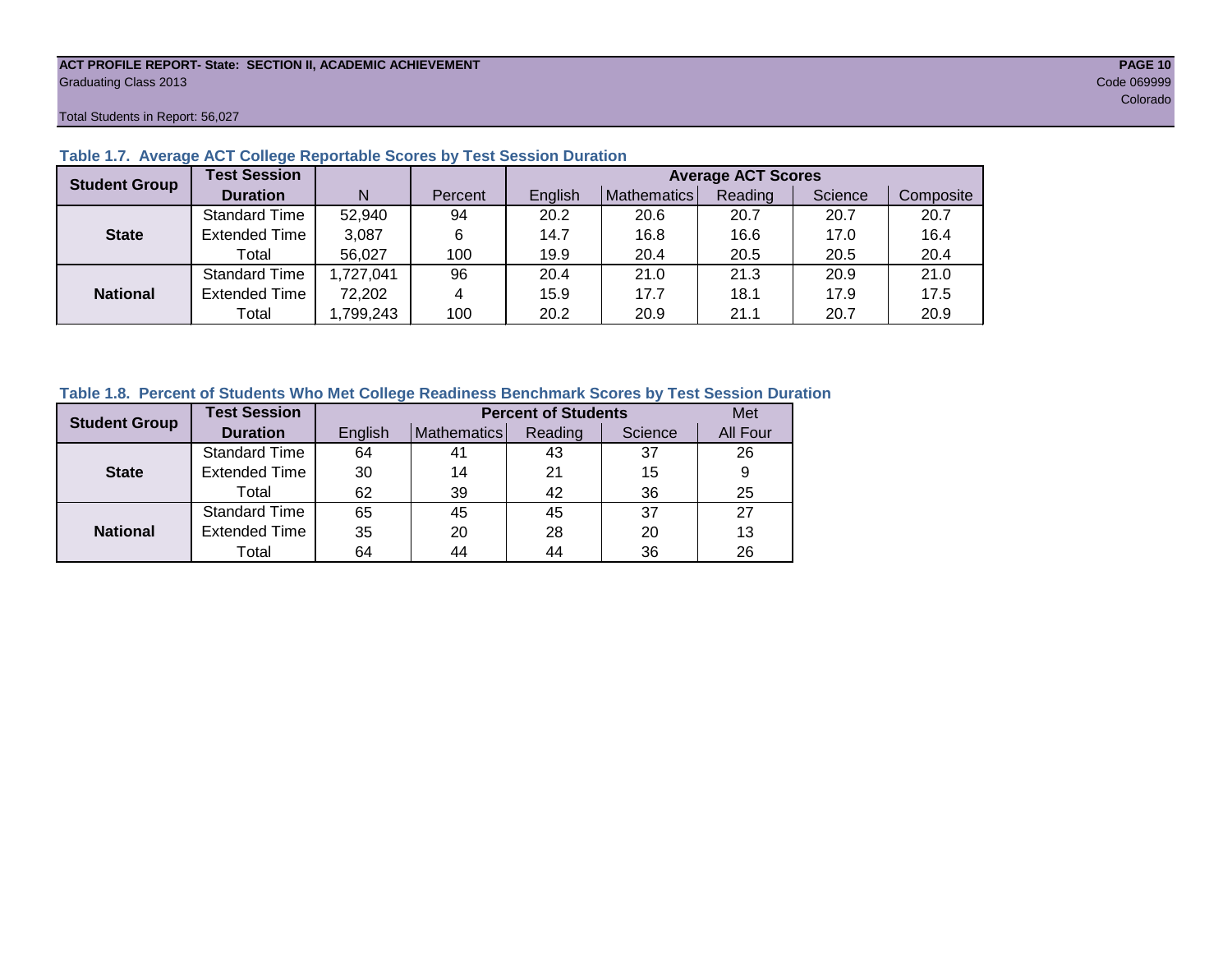## Section II Academic Achievement

Beginning with the Graduating Class of 2013, all students whose scores are college reportable, both standard and extended time tests, are now included. Also beginning with the 2013 Graduating Class data, College Readiness Benchmarks for Reading and Science were updated to reflect the most recent college coursework research.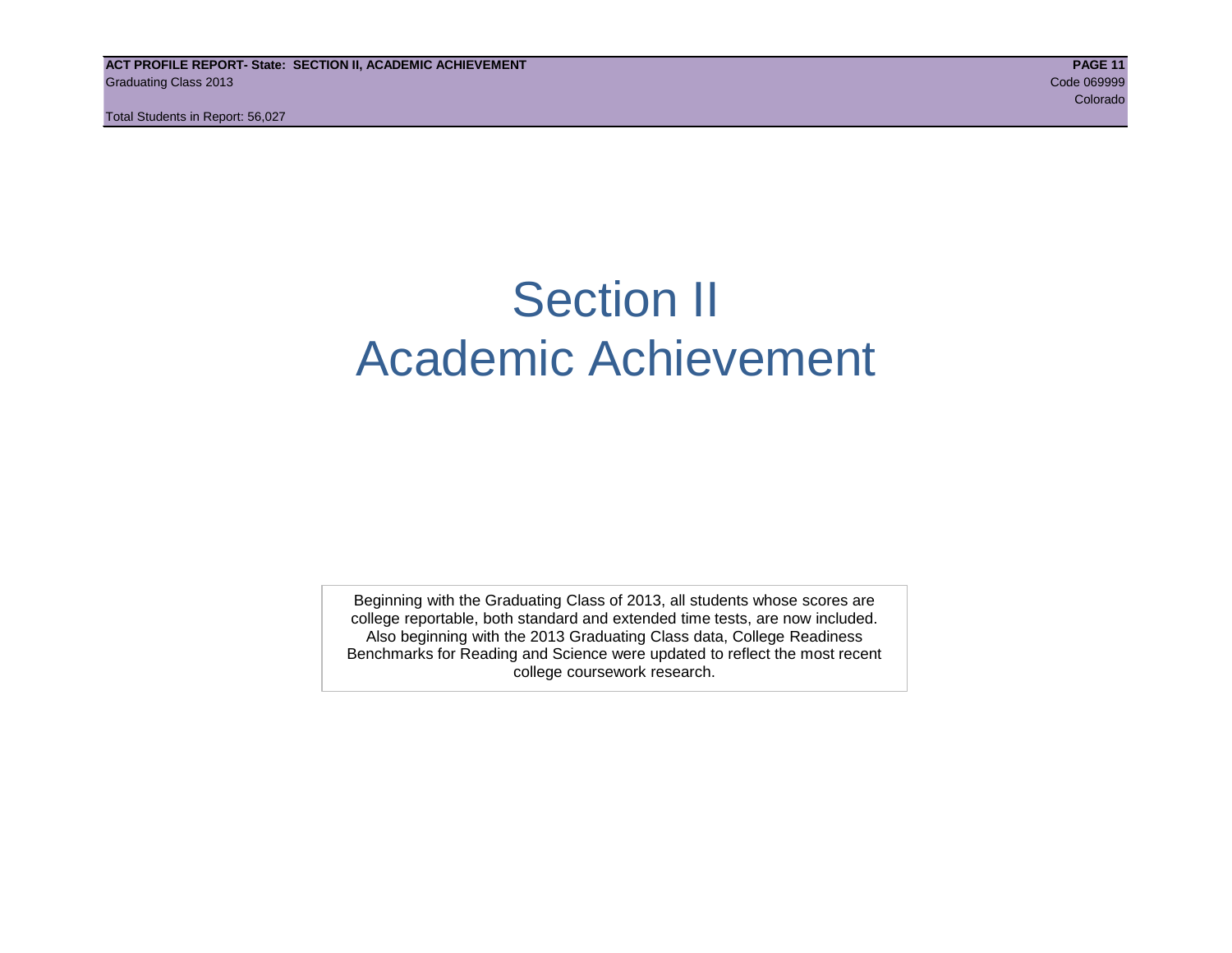## **ACT PROFILE REPORT- State: SECTION II, ACADEMIC ACHIEVEMENT PAGE 12** Code 069999<br>Colorado

Total Students in Report: 56,027

|  | Table 2.1. ACT Score Distributions, Cumulative Percentages (CP <sup>1</sup> ), and Score Averages |  |  |  |
|--|---------------------------------------------------------------------------------------------------|--|--|--|
|  |                                                                                                   |  |  |  |

| <b>ACT Scale</b>      |                | <b>English</b> |                | <b>Mathematics</b> | <b>Reading</b> |                | <b>Science</b> |                | <b>Composite</b> | <b>ACT Scale</b> |                 |
|-----------------------|----------------|----------------|----------------|--------------------|----------------|----------------|----------------|----------------|------------------|------------------|-----------------|
| <b>Score</b>          | N              | CP             | $\mathsf{N}$   | $\mathsf{CP}$      | N              | CP             | ${\sf N}$      | CP             | N                | $\mathsf{CP}$    | <b>Score</b>    |
| 36                    | 163            | 100            | 136            | 100                | 458            | 100            | 217            | 100            | 35               | 100              | $\overline{36}$ |
| 35                    | 564            | 100            | 243            | 100                | 181            | 99             | 334            | 100            | 175              | 100              | 35              |
| 34                    | 640            | 99             | 569            | 99                 | 878            | 99             | 200            | 99             | 290              | 100              | 34              |
| 33                    | 801            | 98             | 402            | 98                 | 1,089          | 97             | 369            | 99             | 474              | 99               | 33              |
| 32                    | 661            | 96             | 475            | $98\,$             | 1,240          | 95             | 561            | $98\,$         | 629              | 98               | $32\,$          |
| 31                    | 1,089          | 95             | 515            | 97                 | 1,568          | 93             | 727            | 97             | 823              | 97               | 31              |
| 30                    | 941            | 93             | 708            | 96                 | 1,300          | 90             | 912            | 96             | 1,108            | 96               | 30              |
| 29                    | 952            | 91             | 883            | 95                 | 741            | 88             | 1,037          | 94             | 1,344            | 94               | 29              |
| 28                    | 1,766          | 90             | 1,547          | 93                 | 1,466          | 87             | 1,138          | 92             | 1,583            | 91               | 28              |
| 27                    | 1,615          | 86             | 2,118          | $90\,$             | 1,596          | 84             | 1,503          | $90\,$         | 1,874            | 88               | $27\,$          |
| 26                    | 2,170          | 84             | 2,700          | 86                 | 1,634          | 81             | 2,556          | 88             | 2,248            | 85               | 26              |
| 25                    | 2,416          | 80             | 2,813          | 82                 | 1,792          | 78             | 2,692          | 83             | 2,620            | 81               | 25              |
| 24                    | 3,120          | 75             | 3,065          | 77                 | 3,617          | 75             | 4,071          | 78             | 3,021            | 76               | 24              |
| 23                    | 2,694          | 70             | 3,330          | $71$               | 2,275          | 69             | 3,744          | $71$           | 3,280            | 71               | 23              |
| 22                    | 3,367          | 65             | 2,626          | 65                 | 3,661          | 65             | 3,004          | 64             | 3,427            | 65               | 22              |
| 21                    | 3,578          | 59             | 2,656          | 61                 | 3,084          | 58             | 4,790          | 59             | 3,636            | 59               | 21              |
| 20                    | 3,653          | 53             | 2,506          | 56                 | 3,853          | 53             | 4,209          | 50             | 3,599            | 53               | 20              |
| 19                    | 2,351          | 46             | 2,989          | 51                 | 2,618          | 46             | 4,452          | 43             | 3,670            | 46               | 19              |
| 18                    | 2,272          | 42             | 3,107          | 46                 | 2,548          | 41             | 3,034          | 35             | 3,527            | 40               | 18              |
| 17                    | 2,153          | 38             | 5,027          | $40\,$             | 3,471          | 36             | 2,334          | 29             | 3,395            | 33               | 17              |
| 16                    | 3,144          | 34             | 6,738          | 31                 | 2,209          | 30             | 3,951          | 25             | 3,305            | 27               | 16              |
| 15                    | 3,075          | 28             | 6,088          | 19                 | 3,427          | 26             | 2,281          | 18             | 3,149            | 21               | 15              |
| 14                    | 2,188          | 23             | 3,166          | 9                  | 2,094          | 20             | 1,917          | 14             | 3,024            | 16               | 14              |
| 13                    | 1,964          | 19             | 1,034          | $\mathsf 3$        | 2,889          | 16             | 1,734          | 11             | 2,720            | $10$             | 13              |
| 12                    | 1,786          | 16             | 452            | $\overline{1}$     | 2,699          | 11             | 1,441          | 8              | 1,951            | 5                | 12              |
| 11                    | 2,379          | 12             | 69             |                    | 1,345          | 6              | 1,817          | 5              | 869              | 2                | 11              |
| 10                    | 1,931          | 8              | 39             |                    | 1,337          | 4              | 523            | $\overline{2}$ | 192              | 1                | 10              |
| 9                     | 1,051          | 5              | 13             |                    | 444            | $\overline{2}$ | 294            | 1              | 41               |                  | 9               |
| 8                     | 991            | 3              | 6              |                    | 262            |                | 120            |                | 9                |                  | 8               |
| $\overline{7}$        | 390            |                | $\overline{2}$ |                    | 136            |                | 26             |                | 6                |                  | $\overline{7}$  |
| 6                     | 109            |                | $\overline{2}$ |                    | 72             |                | 27             | 1              | $\mathbf 0$      |                  | $6\phantom{a}$  |
| 5                     | 29             |                | $\overline{1}$ |                    | $\overline{7}$ |                | $\mathbf{1}$   |                | $\overline{2}$   |                  | 5               |
| $\boldsymbol{\Delta}$ | 16             |                |                |                    | 19             |                | $\overline{7}$ |                | $\mathbf 0$      |                  |                 |
| 3                     | 5              |                | $\mathbf 0$    |                    | 12             |                | 3              | 1              | $\mathbf{1}$     |                  | 3               |
| $\overline{2}$        | 2              |                | $\mathbf 0$    |                    | 4              |                | $\mathbf 0$    | -1             | $\mathbf 0$      |                  | $\overline{2}$  |
|                       | $\overline{1}$ |                | 1              |                    | $\mathbf{1}$   | 1              |                | 1              | $\Omega$         |                  |                 |
| Avg (SD)              |                | 19.9(6.6)      |                | 20.4(5.2)          |                | 20.5(6.5)      |                | 20.5(5.4)      |                  | 20.4(5.4)        | Avg (SD)        |

en de la construction de la construction de la construction de la construction de la construction de la construction de la construction de la construction de la construction de la construction de la construction de la cons

<sup>1</sup>CP is the cumulative percent of students at or below a score point.

Note: Shaded portions of columns identify the students who met/exceeded the ACT College Readiness Benchmark Scores.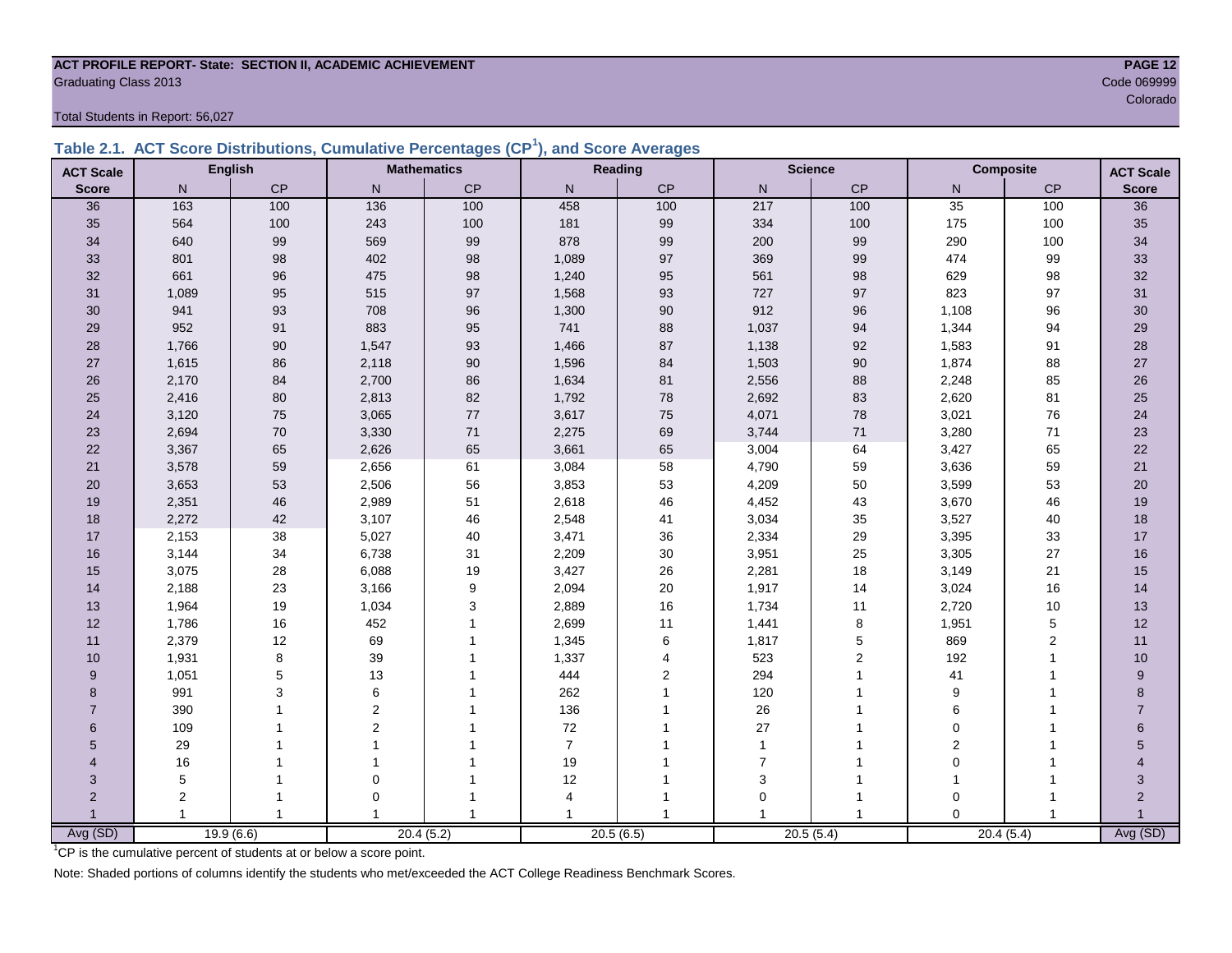#### **ACT PROFILE REPORT- State: SECTION II, ACADEMIC ACHIEVEMENT PAGE 13 Graduating Class 2013** Code 069999 Code 069999

**ACT Scale Score**

#### Total Students in Report: 56,027

|                  |                         | Table 2.2. ACT Subscore Distributions, Cumulative Fercentages (CF), and Subscore Averages |                          |           |                        |           |                        |                |                       |     |                            |           |                        |                |             |  |
|------------------|-------------------------|-------------------------------------------------------------------------------------------|--------------------------|-----------|------------------------|-----------|------------------------|----------------|-----------------------|-----|----------------------------|-----------|------------------------|----------------|-------------|--|
|                  |                         | <b>English</b>                                                                            |                          |           |                        |           | Reading                |                |                       |     | <b>Mathematics</b>         |           |                        |                |             |  |
|                  |                         |                                                                                           |                          |           | <b>Social Studies/</b> |           |                        |                | <b>Pre/Elementary</b> |     | <b>Algebra/ Coordinate</b> |           | <b>Plane Geometry/</b> |                |             |  |
| <b>ACT Scale</b> | <b>Usage/ Mechanics</b> |                                                                                           | <b>Rhetorical Skills</b> |           | <b>Sciences</b>        |           | <b>Arts/Literature</b> |                | Algebra               |     | <b>Geometry</b>            |           | Trigonometry           |                | <b>ACTS</b> |  |
| <b>Score</b>     | N.                      | CP                                                                                        | N.                       | <b>CP</b> | N.                     | <b>CP</b> | N                      | <b>CP</b>      | N                     | CP  | N                          | <b>CP</b> | N.                     | CP             | Sco         |  |
| 18               | 1,546                   | 100                                                                                       | 996                      | 100       | 1,575                  | 100       | 1,595                  | 100            | 1,584                 | 100 | 406                        | 100       | 519                    | 100            | 18          |  |
| 17               | 2,316                   | 97                                                                                        | 384                      | 98        | 2,468                  | 97        | 2,575                  | 97             | 1,961                 | 97  | 684                        | 99        | 103                    | 99             | 17          |  |
| 16               | 1,919                   | 93                                                                                        | 2,832                    | 98        | 2,707                  | 93        | 3,213                  | 93             | 2,061                 | 94  | 1,066                      | 98        | 1,517                  | 99             | 16          |  |
| 15               | 2,754                   | 90                                                                                        | 3,665                    | 92        | 2,798                  | 88        | 3,338                  | 87             | 2,831                 | 90  | 2,276                      | 96        | 3,055                  | 96             | 15          |  |
| 14               | 2,486                   | 85                                                                                        | 3,962                    | 86        | 3,069                  | 83        | 1,660                  | 81             | 2,831                 | 85  | 2,956                      | 92        | 4,176                  | 91             | 14          |  |
| 13               | 3,628                   | 80                                                                                        | 4,549                    | 79        | 3,702                  | 77        | 3,717                  | 78             | 5,127                 | 80  | 5,325                      | 87        | 4,994                  | 83             | 13          |  |
| 12               | 2,960                   | 74                                                                                        | 5.381                    | 71        | 6,708                  | 71        | 3,868                  | 71             | 3,738                 | 71  | 5,522                      | 77        | 5,371                  | 74             | 12          |  |
| 11               | 4,939                   | 69                                                                                        | 5,937                    | 61        | 4,514                  | 59        | 6,661                  | 64             | 4,148                 | 64  | 7,742                      | 67        | 7,118                  | 65             | 11          |  |
| 10               | 6.391                   | 60                                                                                        | 4,829                    | 51        | 4,699                  | 51        | 4,382                  | 52             | 5,526                 | 57  | 6,680                      | 54        | 5,709                  | 52             | 10          |  |
| 9                | 4,683                   | 48                                                                                        | 6,413                    | 42        | 4,660                  | 42        | 4,143                  | 45             | 3,366                 | 47  | 6,612                      | 42        | 10,004                 | 42             | 9           |  |
| 8                | 4,147                   | 40                                                                                        | 4,528                    | 30        | 6,641                  | 34        | 4,206                  | 37             | 5,995                 | 41  | 9,532                      | 30        | 5,374                  | 24             | 8           |  |
| $\overline{7}$   | 5,529                   | 33                                                                                        | 3,872                    | 22        | 3,963                  | 22        | 3,560                  | 30             | 7.843                 | 30  | 1,542                      | 13        | 4,071                  | 14             |             |  |
| 6                | 3,715                   | 23                                                                                        | 2,161                    | 15        | 3,241                  | 15        | 5,517                  | 23             | 4,633                 | 16  | 2,948                      | 10        | 514                    | $\overline{7}$ | 6           |  |
| 5                | 4,368                   | 16                                                                                        | 2,948                    | 12        | 3,447                  | 9         | 2,950                  | 14             | 3,100                 | 8   | 526                        | 5         | 2,094                  | 6              | 5           |  |
| 4                | 2,370                   | 8                                                                                         | 2.141                    | 6         | 1,093                  | 3         | 3,333                  | 8              | 841                   | 2   | 1,383                      | 4         | 282                    | 3              | 4           |  |
| 3                | 1,737                   | 4                                                                                         | 1,189                    | 3         | 503                    |           | 802                    | $\overline{2}$ | 298                   |     | 680                        |           | 841                    | $\overline{2}$ | 3           |  |
| $\overline{2}$   | 470                     |                                                                                           | 208                      |           | 185                    |           | 486                    |                | 122                   |     | 3                          |           | 142                    |                | 2           |  |
|                  | 69                      |                                                                                           | 32                       |           | 54                     |           | 21                     |                | 22                    |     | 144                        |           | 143                    |                |             |  |

Avg (SD) 9.8 (4.0) 10.3 (3.6) 10.5 (3.7) 10.2 (4.0) 10.2 (3.7) 10.2 (3.0) 10.4 (3.0) Avg (SD)

**Table 2.2. ACT Subscore Distributions, Cumulative Percentages (CP<sup>1</sup> ), and Subscore Averages**

 ${}^{1}$ CP is the cumulative percent of students at or below a score point.

#### **Table 2.3. ACT Score Quartile Values**

| <b>Quartile</b>      | <b>Enalish</b> | <b>Mathematics</b> | Reading | <b>Science</b> | Composite |
|----------------------|----------------|--------------------|---------|----------------|-----------|
| Q3 (75th Percentile) | 24             | 24                 | 24      | 24             | 24        |
| Q2 (50th Percentile) | 20             |                    | 20      | 20             | 20        |
| Q1 (25th Percentile) |                | 16                 |         | 16             |           |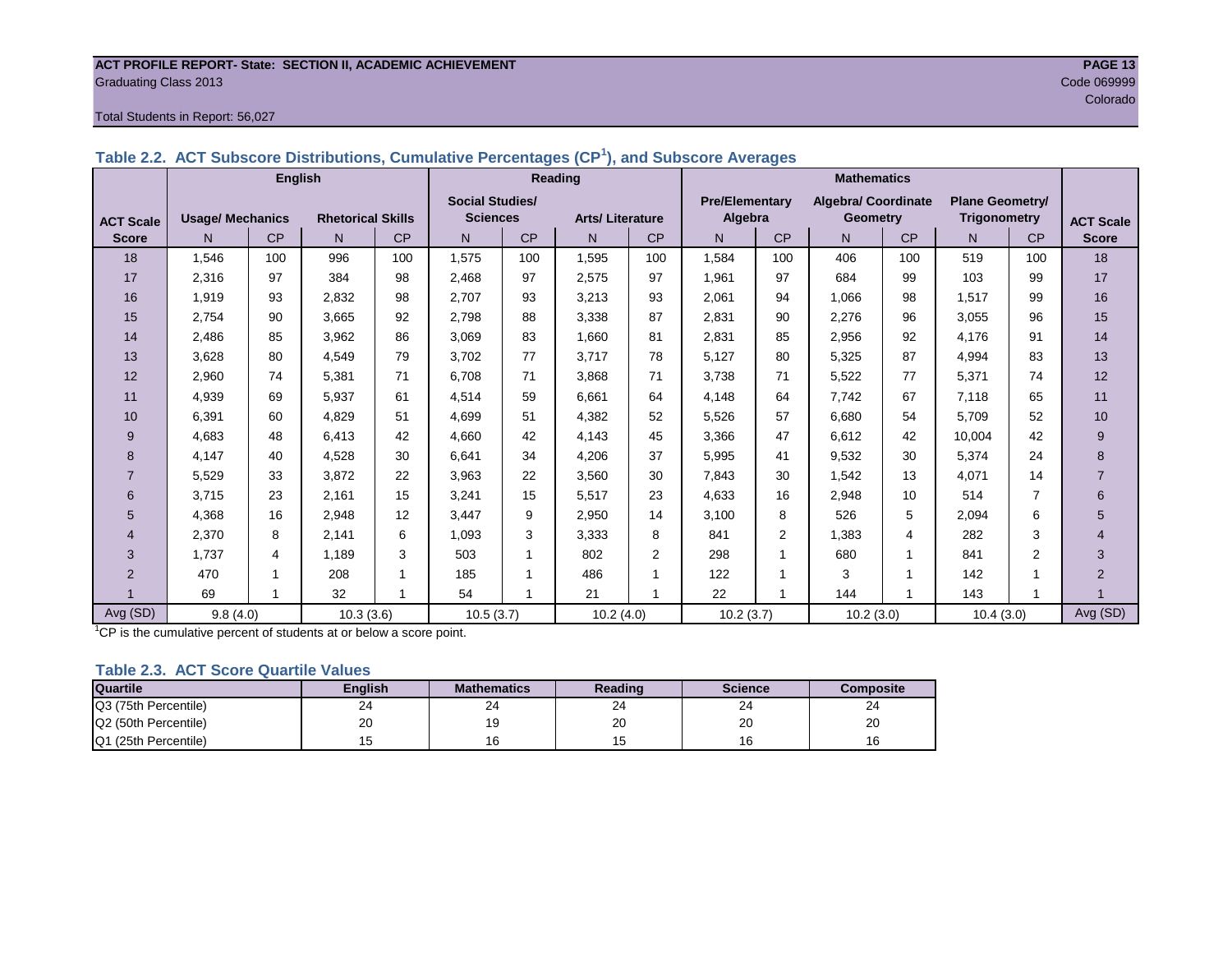#### **Table 2.4. Average ACT Composite Scores for Race/Ethnicity by Level of Preparation**

| <b>Student</b>  |                                 | <b>Number of Students</b> | <b>Percent Taking</b>     |                     | <b>Average ACT Composite Score</b> |
|-----------------|---------------------------------|---------------------------|---------------------------|---------------------|------------------------------------|
| <b>Group</b>    | <b>Race/Ethnicity</b>           | <b>Tested</b>             | Core or More <sup>1</sup> | <b>Core or More</b> | <b>Less Than Core</b>              |
|                 | <b>All Students</b>             | 56,027                    | 61                        | 22.1                | 18.1                               |
|                 | Black/African American          | 2,168                     | 56                        | 18.4                | 16.1                               |
|                 | American Indian/Alaska Native   | 415                       | 40                        | 19.2                | 16.0                               |
|                 | White                           | 30,951                    | 68                        | 23.3                | 19.4                               |
| <b>State</b>    | Hispanic/Latino                 | 14,198                    | 51                        | 19.2                | 16.4                               |
|                 | Asian                           | 1,687                     | 71                        | 23.3                | 18.9                               |
|                 | Native Hawaiian/Other Pac. Isl. | 196                       | 54                        | 20.0                | 17.2                               |
|                 | I Two or more races             | 2,246                     | 64                        | 22.3                | 19.3                               |
|                 | Prefer not/No Response          | 4,166                     | 47                        | 21.8                | 17.4                               |
|                 | <b>All Students</b>             | 1,799,243                 | 74                        | 21.7                | 18.7                               |
|                 | Black/African American          | 239,598                   | 69                        | 17.5                | 15.6                               |
|                 | American Indian/Alaska Native   | 14,217                    | 62                        | 19.1                | 16.5                               |
|                 | <b>I</b> White                  | 1,034,712                 | 76                        | 22.9                | 20.0                               |
| <b>National</b> | Hispanic/Latino                 | 259,741                   | 72                        | 19.5                | 17.2                               |
|                 | Asian                           | 71,677                    | 81                        | 24.1                | 21.5                               |
|                 | Native Hawaiian/Other Pac. Isl. | 4,772                     | 71                        | 20.5                | 17.5                               |
|                 | Two or more races               | 64,221                    | 74                        | 21.9                | 19.2                               |
|                 | Prefer not/No Response          | 110,305                   | 58                        | 22.4                | 18.4                               |

<sup>1</sup>"Core or More" results correspond to students taking four or more years of English AND three or more years each of math, social studies, and natural science.

#### **Table 2.5. Average ACT Scores by Race/Ethnicity**

| <b>Student</b>  |                                 |                |                    |                |                |                  |
|-----------------|---------------------------------|----------------|--------------------|----------------|----------------|------------------|
| Group           | <b>Race/Ethnicity</b>           | <b>English</b> | <b>Mathematics</b> | <b>Reading</b> | <b>Science</b> | <b>Composite</b> |
|                 | <b>All Students</b>             | 19.9           | 20.4               | 20.5           | 20.5           | 20.4             |
|                 | Black/African American          | 16.4           | 17.5               | 17.2           | 17.6           | 17.3             |
|                 | American Indian/Alaska Native   | 15.8           | 17.4               | 16.8           | 17.3           | 16.9             |
|                 | White                           | 21.8           | 21.6               | 22.2           | 21.9           | 22.0             |
| <b>State</b>    | Hispanic/Latino                 | 16.7           | 18.0               | 17.5           | 18.1           | 17.7             |
|                 | Asian                           | 21.0           | 22.9               | 21.0           | 22.1           | 21.9             |
|                 | Native Hawaiian/Other Pac. Isl. | 18.1           | 18.8               | 18.3           | 18.8           | 18.6             |
|                 | Two or more races               | 20.9           | 20.8               | 21.4           | 21.1           | 21.2             |
|                 | Prefer not/No Response          | 18.7           | 19.4               | 19.4           | 19.4           | 19.3             |
|                 | <b>All Students</b>             | 20.2           | 20.9               | 21.1           | 20.7           | 20.9             |
|                 | <b>Black/African American</b>   | 15.7           | 17.2               | 17.0           | 16.9           | 16.9             |
|                 | American Indian/Alaska Native   | 16.6           | 18.2               | 18.3           | 18.3           | 18.0             |
|                 | White                           | 21.8           | 21.9               | 22.6           | 22.0           | 22.2             |
| <b>National</b> | Hispanic/Latino                 | 17.7           | 19.3               | 18.9           | 18.8           | 18.8             |
|                 | Asian                           | 22.5           | 25.0               | 22.9           | 23.1           | 23.5             |
|                 | Native Hawaiian/Other Pac. Isl. | 18.6           | 20.1               | 19.5           | 19.5           | 19.5             |
|                 | Two or more races               | 20.6           | 20.9               | 21.6           | 20.9           | 21.1             |
|                 | Prefer not/No Response          | 20.0           | 20.8               | 21.0           | 20.5           | 20.7             |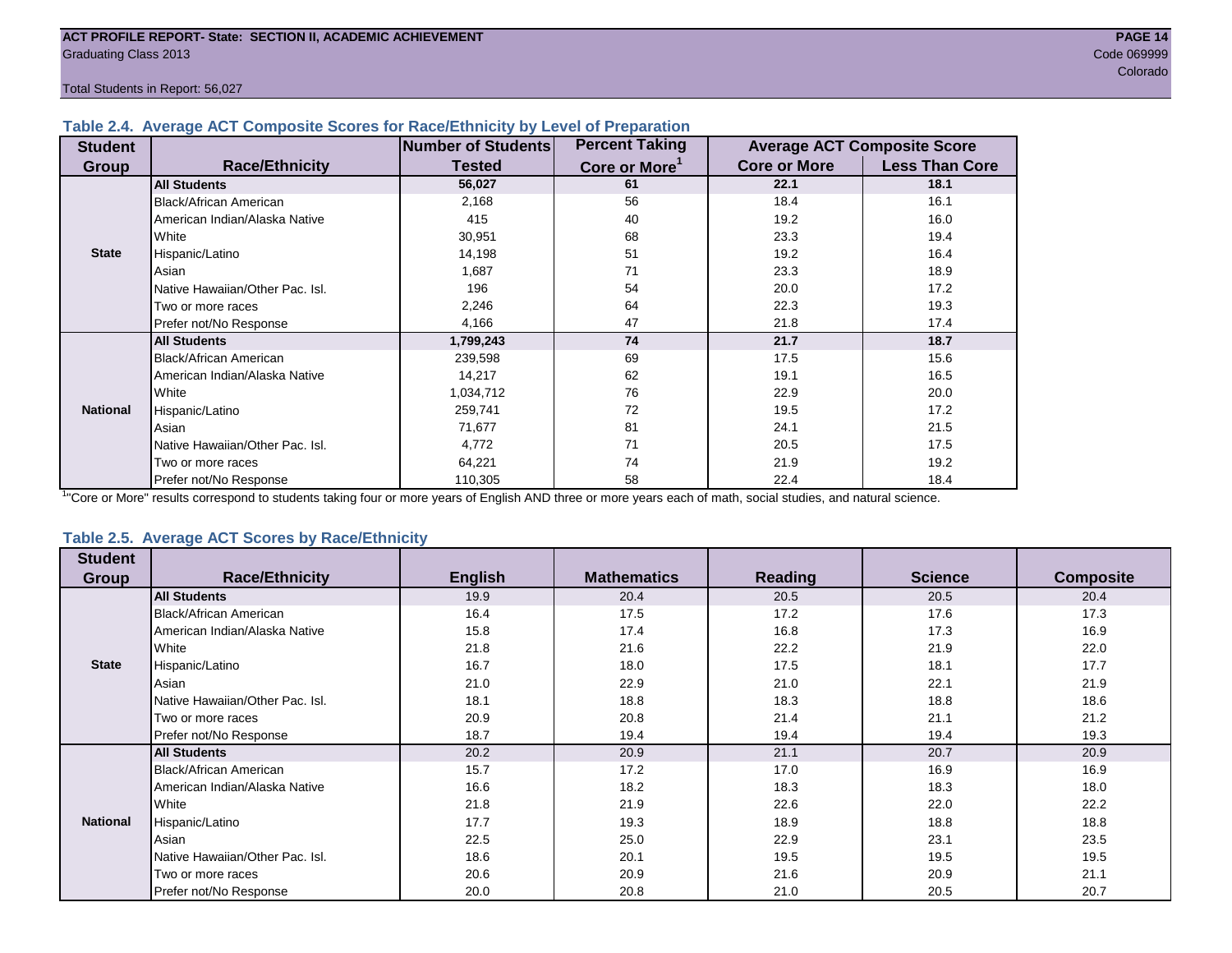#### **ACT PROFILE REPORT- State: SECTION II, ACADEMIC ACHIEVEMENT PAGE 15** Graduating Class 2013 Code 069999

Total Students in Report: 56,027

| <b>Student</b>  | <b>CRS</b> |         | <b>English</b> |         | <b>Mathematics</b> |         | Reading | <b>Science</b> |                |  |
|-----------------|------------|---------|----------------|---------|--------------------|---------|---------|----------------|----------------|--|
| Group           | Range      | N       | %              | N       | %                  | N       | %       | N              | %              |  |
|                 | 33 to 36   | 2,168   | 4              | 1,350   | $\overline{2}$     | 2,606   | 5       | 1,120          | 2              |  |
|                 | 28 to 32   | 5,409   | 10             | 4,128   |                    | 6,315   | 11      | 4.375          | 8              |  |
|                 | 24 to 27   | 9,321   | 17             | 10,696  | 19                 | 8,639   | 15      | 10,822         | 19             |  |
| <b>State</b>    | 20 to 23   | 13,292  | 24             | 11,118  | 20                 | 12,873  | 23      | 15,747         | 28             |  |
|                 | 16 to 19   | 9,920   | 18             | 17.861  | 32                 | 10.846  | 19      | 13.771         | 25             |  |
|                 | 13 to 15   | 7,227   | 13             | 10,288  | 18                 | 8,410   | 15      | 5,932          | 11             |  |
|                 | 01 to 12   | 8,690   | 16             | 586     |                    | 6,338   | 11      | 4,260          | 8              |  |
|                 | 33 to 36   | 81,846  | 5              | 51,648  | 3                  | 89,731  | 5       | 36,033         | $\overline{2}$ |  |
|                 | 28 to 32   | 175,672 | 10             | 156,561 | 9                  | 239,643 | 13      | 138,865        | 8              |  |
|                 | 24 to 27   | 291,095 | 16             | 385.102 | 21                 | 277.723 | 15      | 364,600        | 20             |  |
| <b>National</b> | 20 to 23   | 447,398 | 25             | 343,822 | 19                 | 424,936 | 24      | 542,531        | 30             |  |
|                 | 16 to 19   | 327,718 | 18             | 590,816 | 33                 | 384,706 | 21      | 413.107        | 23             |  |
|                 | 13 to 15   | 242.064 | 13             | 258.384 | 14                 | 240.069 | 13      | 183,840        | 10             |  |
|                 | 01 to 12   | 233,450 | 13             | 12,910  |                    | 142,435 | 8       | 120,267        |                |  |

#### **Table 2.6. Percent of Students in College Readiness Standards (CRS) Score Ranges**

#### **Table 2.7. Average ACT Scores by Gender**

| <b>Student Group</b> | <b>Gender</b> |         |         | <b>Average ACT Scores</b> |                    |         |         |           |  |  |  |  |
|----------------------|---------------|---------|---------|---------------------------|--------------------|---------|---------|-----------|--|--|--|--|
|                      |               | N       | Percent | English                   | <b>Mathematics</b> | Reading | Science | Composite |  |  |  |  |
|                      | Males         | 28,078  | 50      | 19.4                      | 20.7               | 19.9    | 20.6    | 20.3      |  |  |  |  |
| <b>State</b>         | Females       | 27,868  | 50      | 20.5                      | 20.1               | 21.0    | 20.4    | 20.6      |  |  |  |  |
|                      | Missing       | 81      | 0       | 14.5                      | 16.7               | 15.8    | 15.5    | 15.8      |  |  |  |  |
|                      | Males         | 835,431 | 46      | 19.8                      | 21.4               | 20.9    | 21.2    | 20.9      |  |  |  |  |
| <b>National</b>      | Females       | 954,919 | 53      | 20.6                      | 20.5               | 21.4    | 20.4    | 20.9      |  |  |  |  |
|                      | Missing       | 8,893   | 0       | 16.1                      | 18.2               | 17.6    | 17.7    | 17.5      |  |  |  |  |

### **Table 2.8. Percent of Students Who Met College Readiness Benchmark Scores by Gender**

| <b>Student Group</b> | Gender  |         | Met          |         |         |                 |
|----------------------|---------|---------|--------------|---------|---------|-----------------|
|                      |         | English | Mathematics  | Reading | Science | <b>All Four</b> |
| <b>State</b>         | Males   | 59      | 42           | 39      | 37      | 25              |
|                      | Females | 66      | 37           | 45      | 34      | 24              |
| <b>National</b>      | Males   | 62      | 47           | 43      | 40      | 29              |
|                      | Females | 67      | $4^{\prime}$ | 45      | 33      | 24              |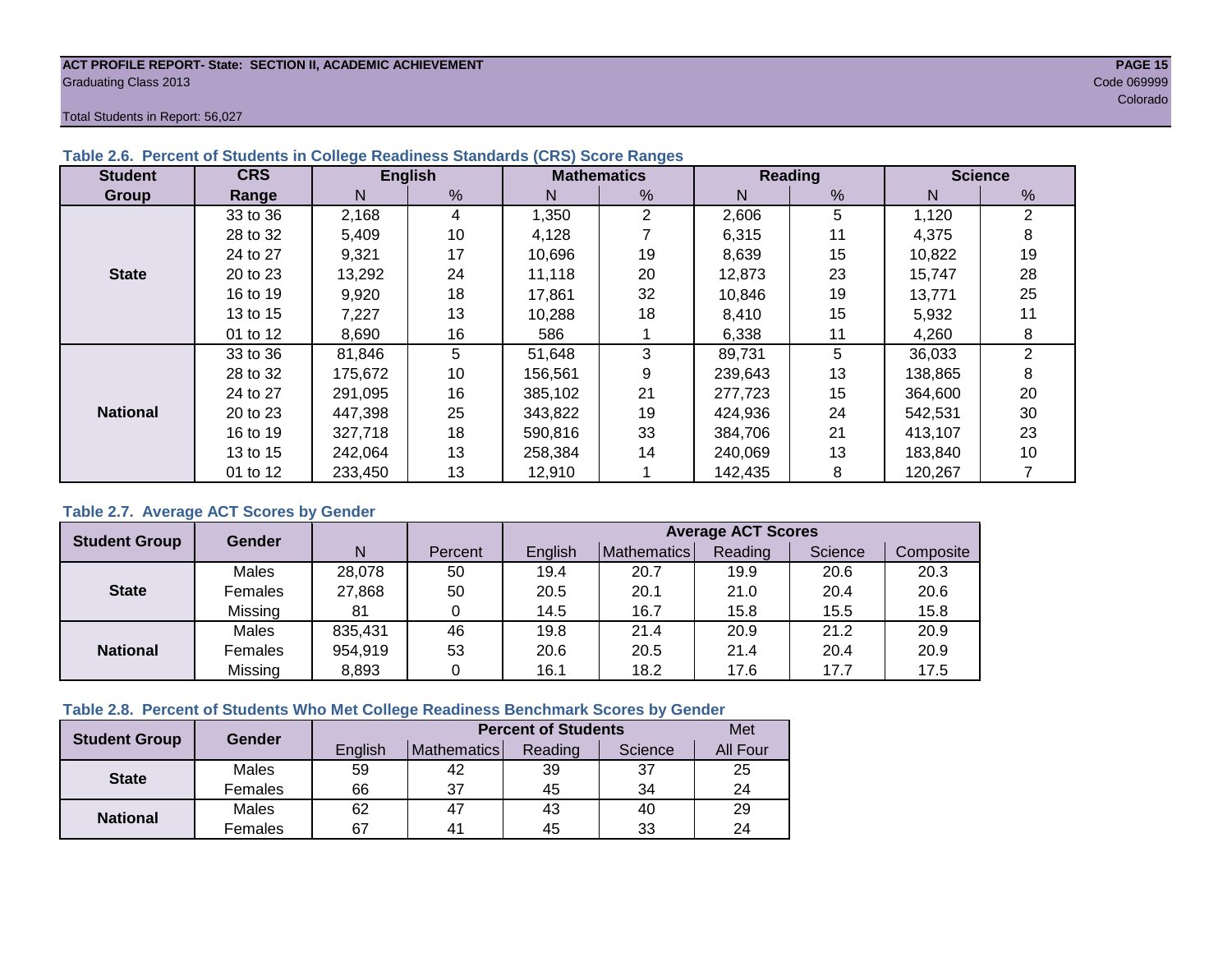#### **ACT PROFILE REPORT- State: SECTION II, ACADEMIC ACHIEVEMENT PAGE 16** Graduating Class 2013 Code 069999

#### Total Students in Report: 56,027

| <b>Student</b>  | <b>Curriculum</b>                                                            | N         | <b>English</b> |      |       | <b>Mathematics</b> | <b>Reading</b> |      | <b>Science</b> |      | <b>Composite</b> |      |
|-----------------|------------------------------------------------------------------------------|-----------|----------------|------|-------|--------------------|----------------|------|----------------|------|------------------|------|
| Group           | Taken $^{\rm \scriptscriptstyle I}$                                          |           | CRB %          | Avg  | CRB % | Avg                | CRB %          | Avg  | CRB %          | Ava  | CRB $\%^4$       | Avg  |
|                 | Core or More <sup>2</sup>                                                    | 34,247    | 75             | 21.8 | 52    | 21.9               | 52             | 22.1 | 47             | 22.1 | 33               | 22.1 |
| <b>State</b>    | Less than Core                                                               | 15,781    | 45             | 17.3 | 21    | 18.2               | 27             | 18.2 | 19             | 18.3 |                  | 18.1 |
|                 | Missing <sup>3</sup>                                                         | 5,999     | 36             | 15.9 | 18    | 17.6               | 22             | 16.9 | 16             | 17.3 | 10               | 17.0 |
|                 | Core or More                                                                 | 1,322,739 | 71             | 21.2 | 50    | 21.7               | 50             | 22.0 | 42             | 21.5 | 31               | 21.7 |
| <b>National</b> | Less than Core                                                               | 396,592   | 48             | 17.8 | 27    | 18.9               | 30             | 19.0 | 22             | 18.8 | 14               | 18.7 |
|                 | Missing                                                                      | 79,912    | 36             | 16.0 | 19    | 17.8               | 24             | 17.5 | 17             | 17.7 | 10               | 17.4 |
|                 | $1$ "Curriculum Taken" reflects overall bigh school ourrigulum in this toble |           |                |      |       |                    |                |      |                |      |                  |      |

**Table 2.9. College Readiness Benchmark (CRB) Percent and Average ACT Scores by Overall High School Curriculum**

"Curriculum Taken" reflects overall high school curriculum in this table.

 $^2$  "Core or More" results correspond to students taking four or more years of English AND three or more years each of math, social studies, and natural science.

 $3$  Zero years or no coursework information reported in one or more content areas.

 $4$  Composite CRB% results reflect students who met all four subject-area benchmarks.

|  |  |  |  |  | Table 2.10. College Readiness Benchmark (CRB) Percent and Average ACT Scores by Content-Specific Curriculum |
|--|--|--|--|--|-------------------------------------------------------------------------------------------------------------|
|--|--|--|--|--|-------------------------------------------------------------------------------------------------------------|

| <b>Student</b>  | Curriculum                |          | <b>English</b> |      |          | <b>Mathematics</b> |      |          | <b>Reading</b> |      |          | <b>Science</b> |      |  |
|-----------------|---------------------------|----------|----------------|------|----------|--------------------|------|----------|----------------|------|----------|----------------|------|--|
| Group           | <b>Taken</b>              |          | CRB %          | Avg  |          | CRB %              | Avg  | N        | CRB %          | Avg  | N        | CRB %          | Avg  |  |
|                 | Core or More <sup>2</sup> | 44,714   | 68             | 20.9 | 45,365   | 46                 | 21.2 | 44,478   | 47             | 21.3 | 41,680   | 42             | 21.5 |  |
| <b>State</b>    | Less than Core            | 6,236    | 38             | 16.1 | 5.190    |                    | 16.1 | 6,177    | 23             | 17.4 | 8,921    | 18             | 18.0 |  |
|                 | Missing <sup>3</sup>      | 5,077    | 37             | 16.1 | 5,472    | 18                 | 17.6 | 5,372    | 23             | 17.1 | 5,426    |                | 17.5 |  |
|                 | Core or More              | ,646,286 | 67             | 20.6 | ,648,697 | 46                 | 21.3 | .554,990 | 46             | 21.5 | ,506,965 | 40             | 21.3 |  |
| <b>National</b> | Less than Core            | 84,048   | 36             | 15.9 | 77,906   |                    | 16.3 | 171,617  | 32             | 19.1 | 218,267  |                | 18.0 |  |
|                 | Missing                   | 68,909   | 38             | 16.4 | 72,640   | 20                 | 17.9 | 72,636   | 25             | 17.7 | 74,011   | 18             | 17.8 |  |

<sup>1</sup> "Curriculum Taken" reflects content-specific curriculum in this table.

<sup>2</sup> "Core or More" results correspond to students taking four or more years of English or three or more years of math, social studies, or natural science, respectively. For instance, Reading "Core or More" results correspond to students taking three or more years of social studies, regardless of courses taken in other content areas.

 $3$  Zero years or no coursework information reported in the specified content area.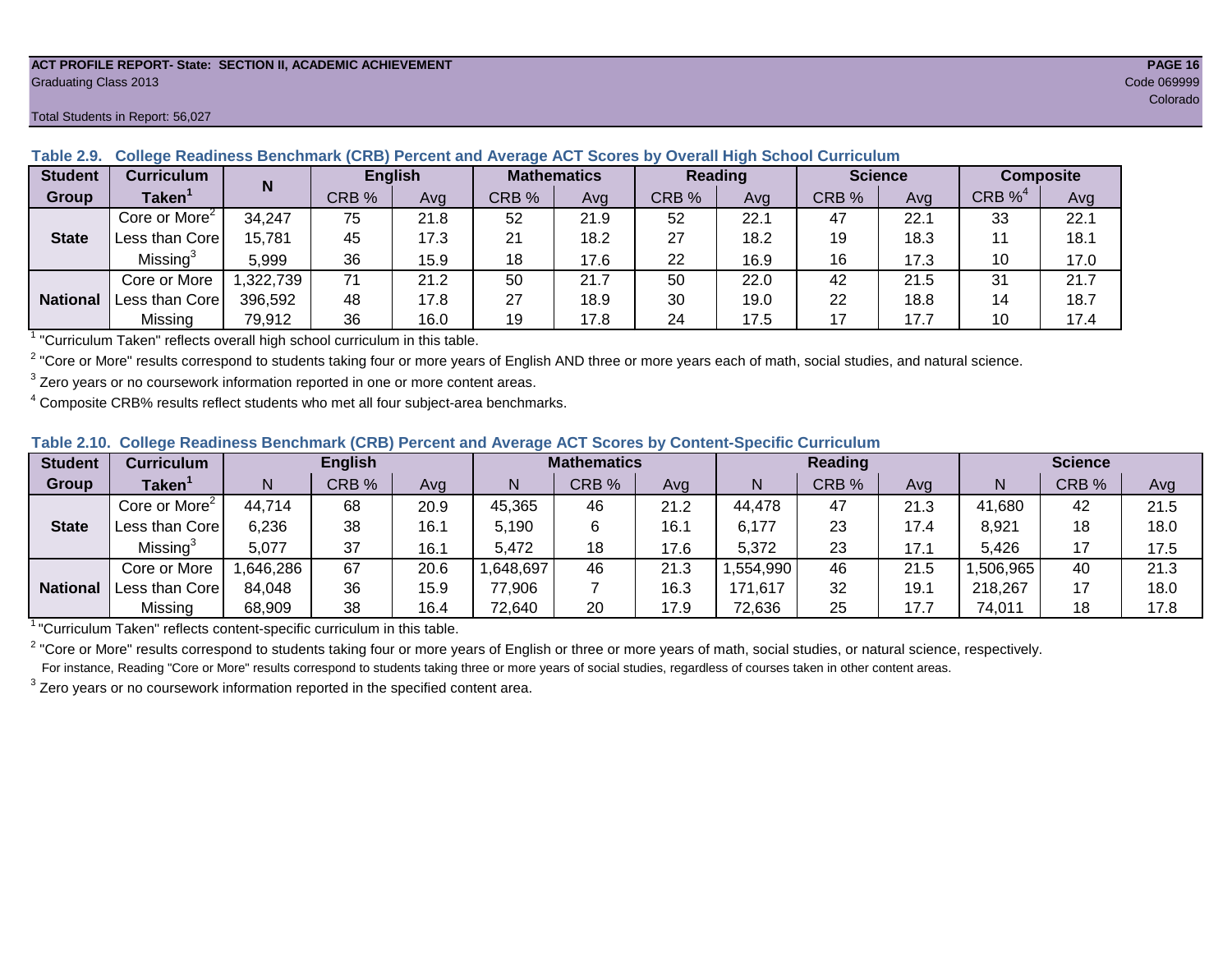## Section III College Readiness and the Impact of Course Rigor

Beginning with the Graduating Class of 2013, all students whose scores are college reportable, both standard and extended time tests, are now included. Also beginning with the 2013 Graduating Class data, College Readiness Benchmarks for Reading and Science were updated to reflect the most recent college coursework research.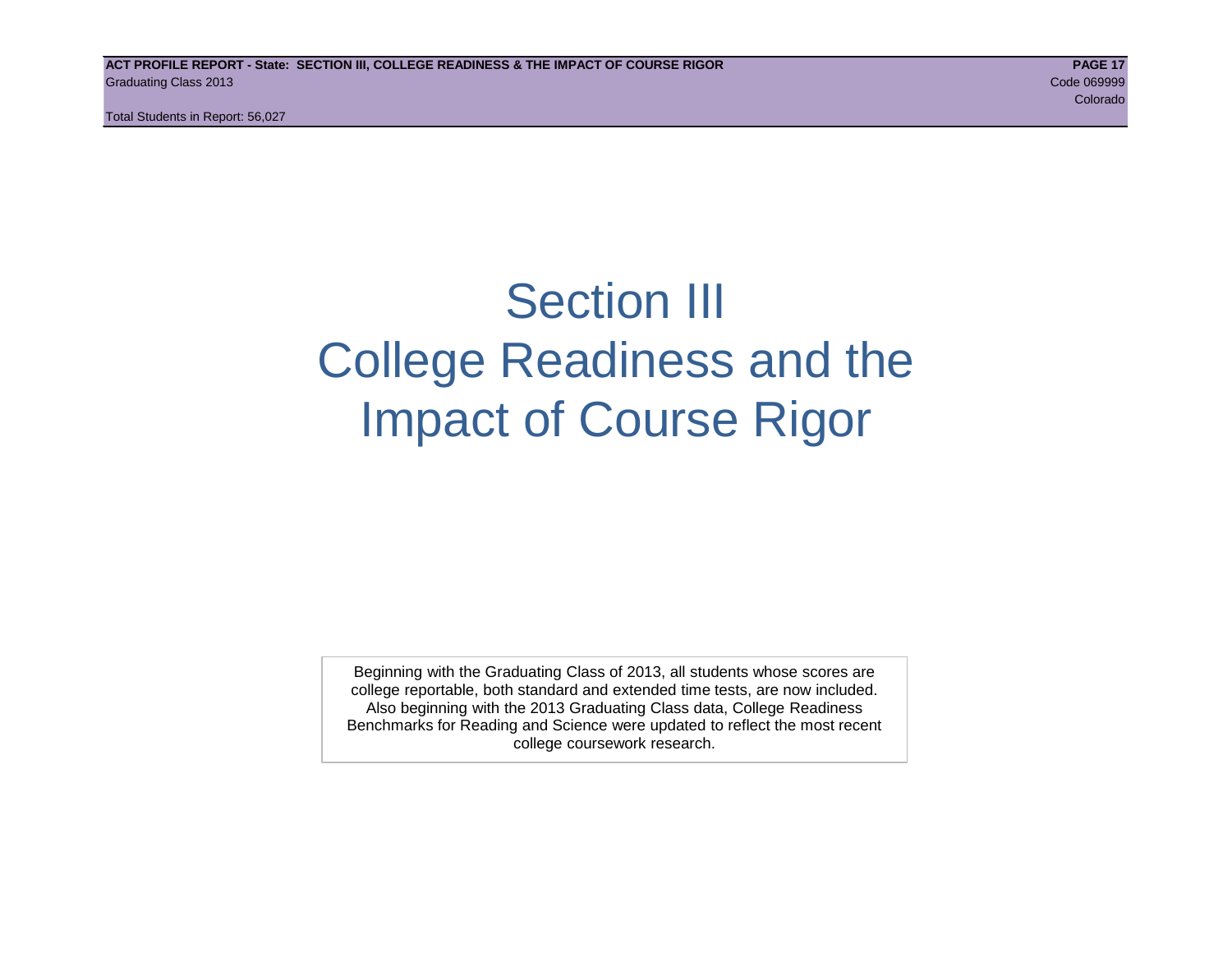#### **ACT PROFILE REPORT - State: SECTION III, COLLEGE READINESS & THE IMPACT OF COURSE RIGOR PAGE 18** Graduating Class 2013 Code 069999

e de la construcción de la construcción de la construcción de la construcción de la construcción de la construcción

Total Students in Report: 56,027

## **Figure 3.1. Percent of Students Who Met ACT College Readiness Benchmark Scores by Race/Ethnicity: ENGLISH**



ACT English Benchmark Score = **18**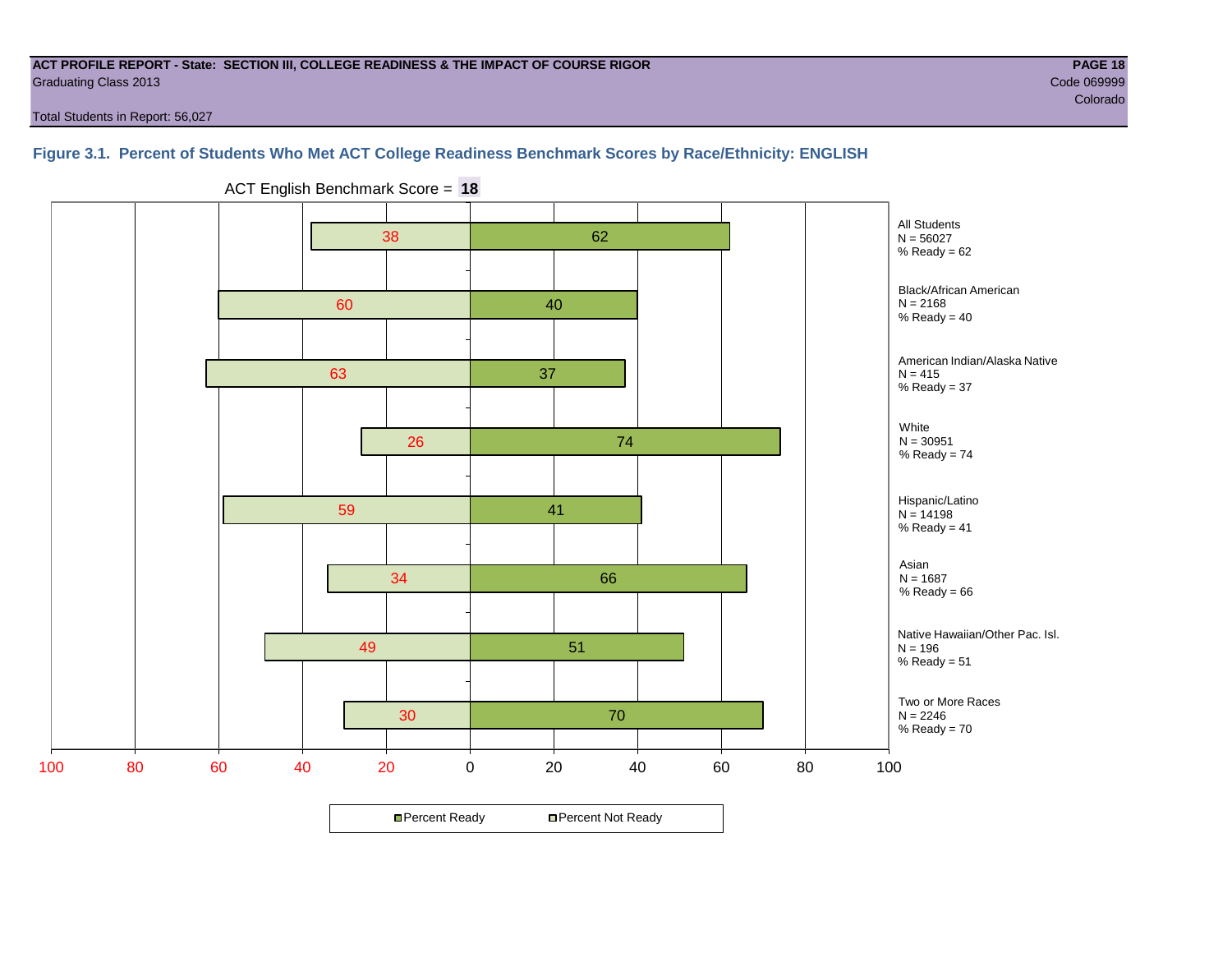#### **ACT PROFILE REPORT - State: SECTION III, COLLEGE READINESS & THE IMPACT OF COURSE RIGOR PAGE 19** Graduating Class 2013 Code 069999

Total Students in Report: 56,027

## **Figure 3.2. Percent of Students Who Met ACT College Readiness Benchmark Scores by Race/Ethnicity: MATHEMATICS**



ACT Mathematics Benchmark Score = **22**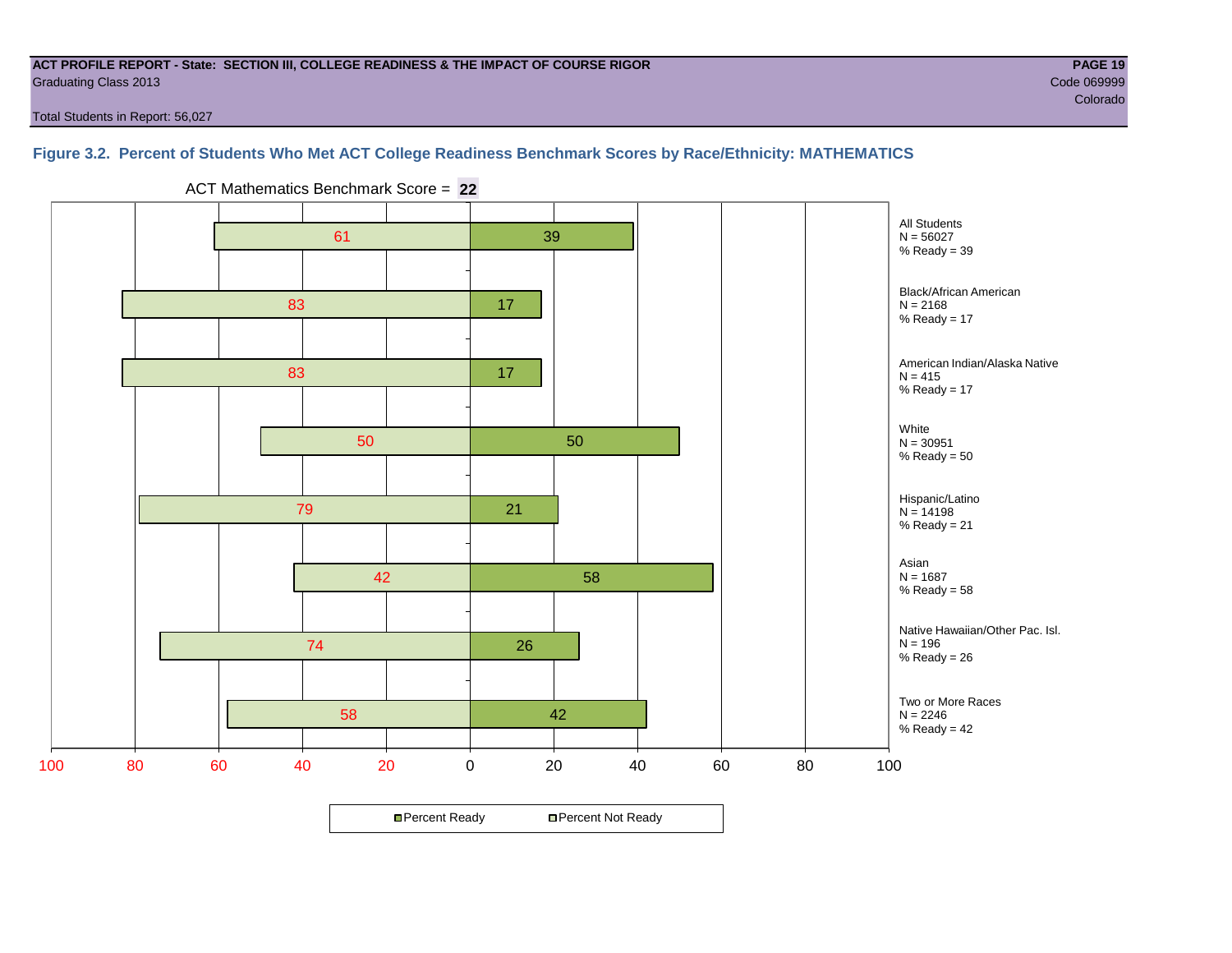#### **ACT PROFILE REPORT - State: SECTION III, COLLEGE READINESS & THE IMPACT OF COURSE RIGOR PAGE 20** Graduating Class 2013 Code 069999

e de la construcción de la construcción de la construcción de la construcción de la construcción de la construcción

Total Students in Report: 56,027

#### **Figure 3.3. Percent of Students Who Met ACT College Readiness Benchmark Scores by Race/Ethnicity: READING**



ACT Reading Benchmark Score = **22**

**□ Percent Ready DPercent Not Ready**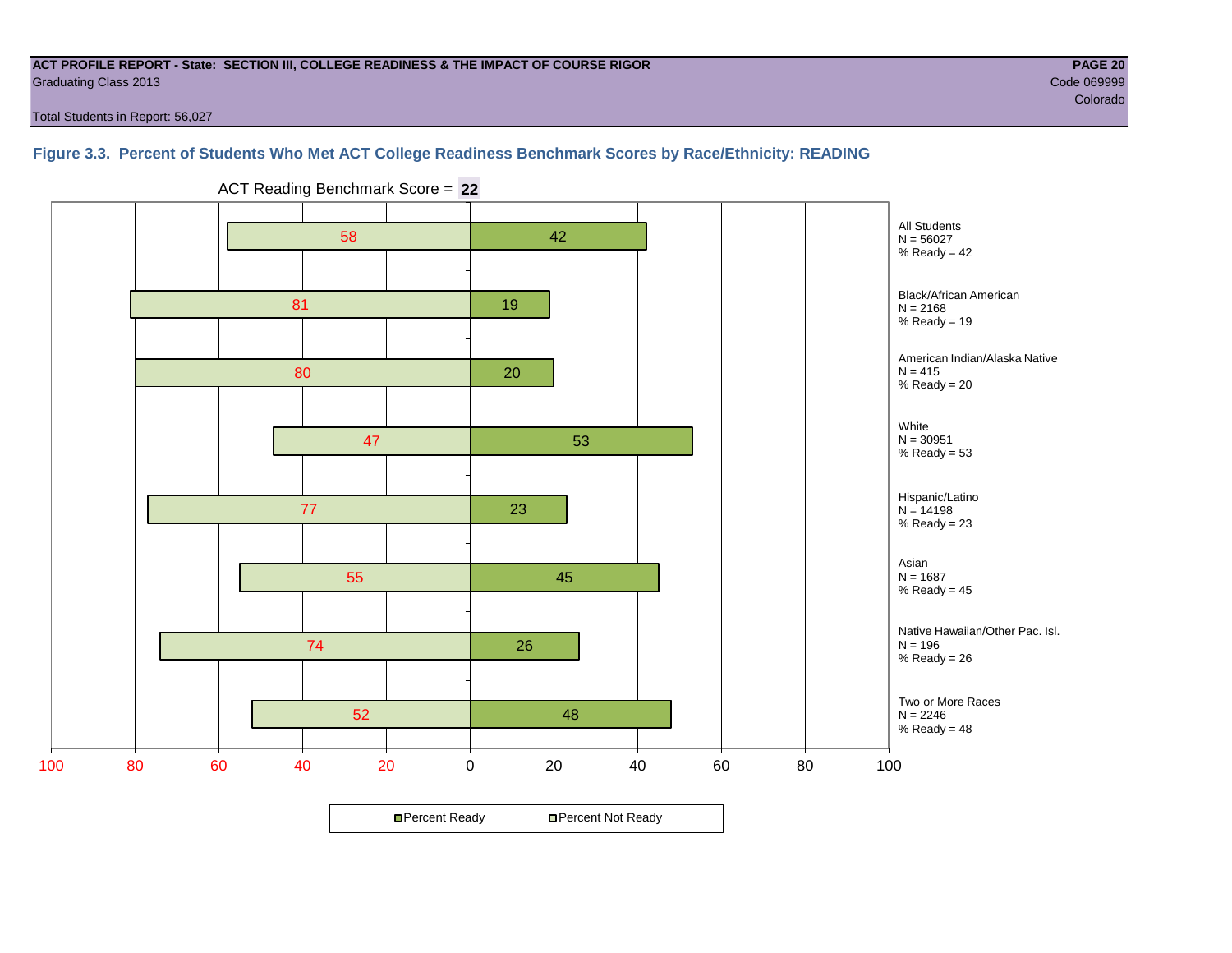#### **ACT PROFILE REPORT - State: SECTION III, COLLEGE READINESS & THE IMPACT OF COURSE RIGOR PAGE 21** Graduating Class 2013 Code 069999

e de la construcción de la construcción de la construcción de la construcción de la construcción de la construcción

Total Students in Report: 56,027

#### **Figure 3.4. Percent of Students Who Met ACT College Readiness Benchmark Scores by Race/Ethnicity: SCIENCE**



ACT Science Benchmark Score = **23**

**□ Percent Ready DPercent Not Ready**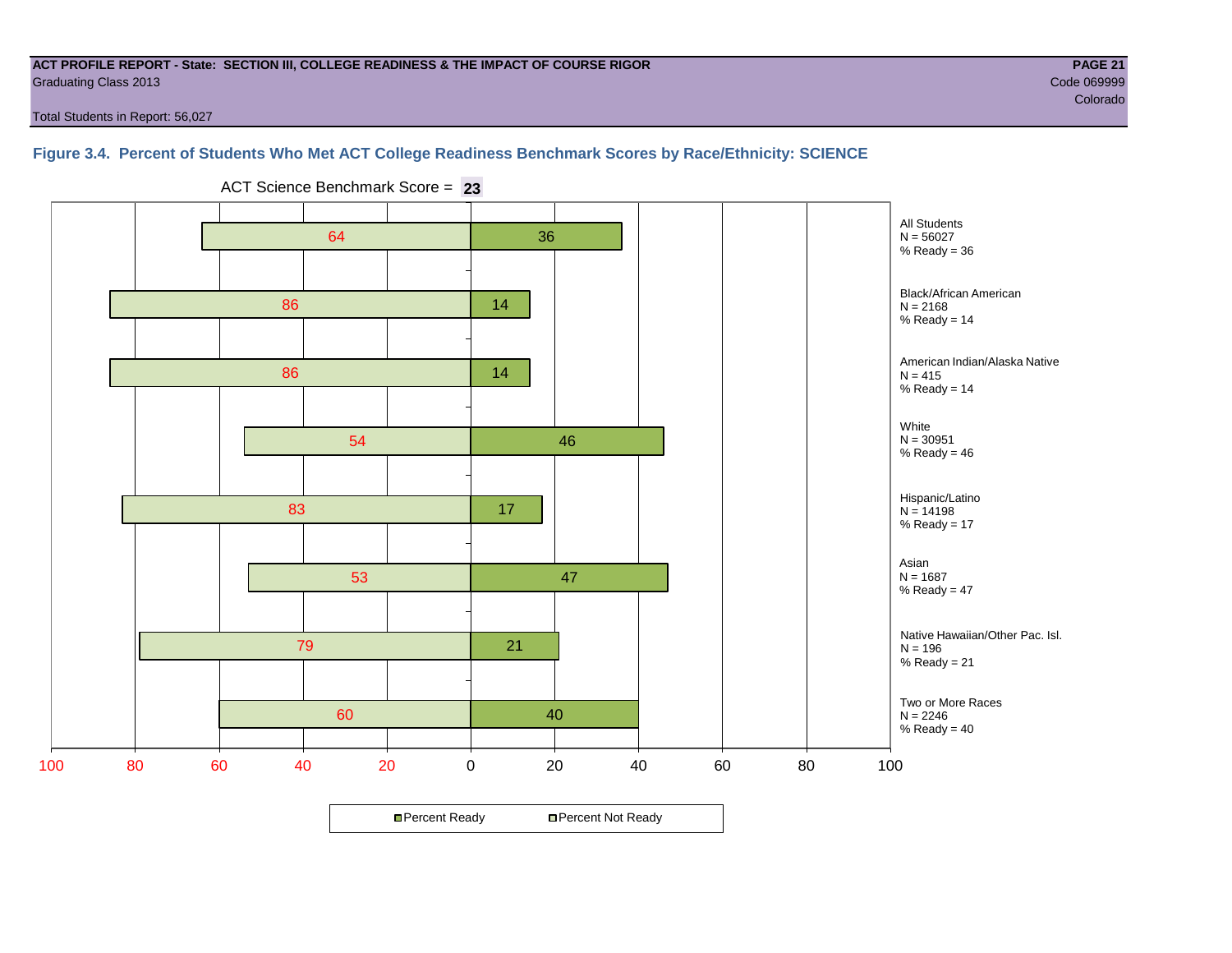#### **ACT PROFILE REPORT - State: SECTION III, COLLEGE READINESS & THE IMPACT OF COURSE RIGOR PAGE 22** Graduating Class 2013 Code 069999

Total Students in Report: 56,027

**Figure 3.5. Percent of Students Who Met ACT College Readiness Benchmark Scores by Race/Ethnicity: ALL FOUR**

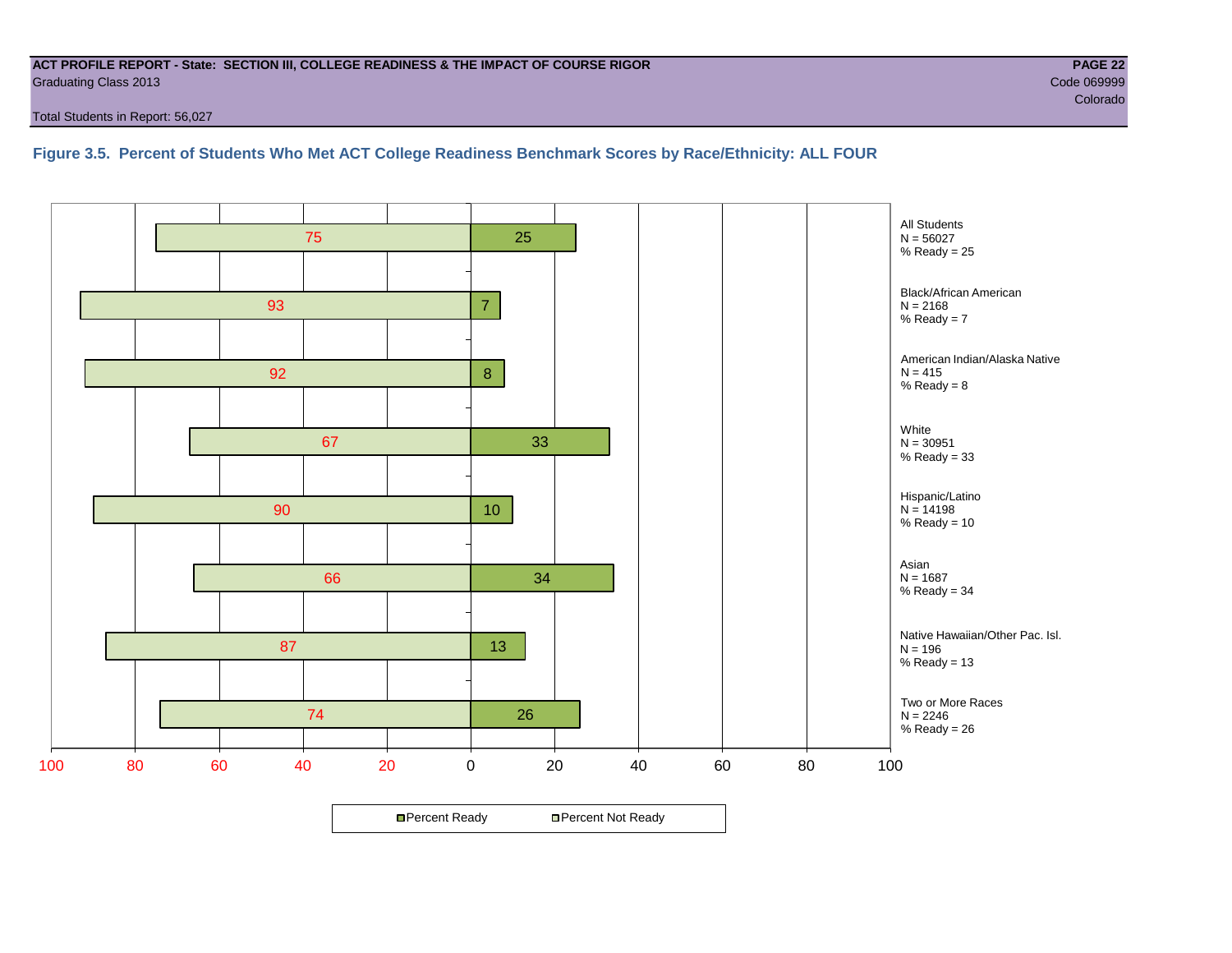#### **ACT PROFILE REPORT - State: SECTION III, COLLEGE READINESS & THE IMPACT OF COURSE RIGOR PAGE 23** Graduating Class 2013 Code 069999

Total Students in Report: 56,027

**Table 3.1. Average ACT Scores and Average ACT Score Changes by Common Course Patterns**

| <b>Course Pattern</b>                            |        |                | <b>All Students</b> |                          |              |                | <b>Males</b> |                          |              | <b>Females</b> |            |                        |
|--------------------------------------------------|--------|----------------|---------------------|--------------------------|--------------|----------------|--------------|--------------------------|--------------|----------------|------------|------------------------|
|                                                  |        |                | <b>ACT</b>          | <b>Course Value</b>      |              |                | <b>ACT</b>   | <b>Course Value</b>      |              |                | <b>ACT</b> | <b>Course Value</b>    |
| <b>ENGLISH COURSE PATTERN</b>                    | N.     | Percent        | English             | Added <sup>1</sup>       | N            | Percent        | English      | Added <sup>1</sup>       | N            | Percent        | English    | A d d e d <sup>1</sup> |
| Eng 9, Eng 10, Eng 11, Eng 12, & Other English   | 11,667 | 21             | 21.6                | 5.5                      | 5,148        | 18             | 21.1         | 5.3                      | 6,512        | 23             | 22.0       | 5.4                    |
| Eng 9, Eng 10, Eng 11, Eng 12                    | 33,047 | 59             | 20.6                | 4.5                      | 16,659       | 59             | 20.2         | 4.4                      | 16,363       | 59             | 21.1       | 4.5                    |
| Less than 4 years of English                     | 6,236  | 11             | 16.1                |                          | 3,483        | 12             | 15.8         | $\sim$                   | 2,741        | 10             | 16.6       |                        |
| Zero years / no English courses reported         | 5,077  | 9              | 16.1                |                          | 2,788        | 10             | 15.7         | $\overline{a}$           | 2,252        | 8              | 16.6       |                        |
|                                                  |        |                | <b>ACT</b>          | <b>Course Value</b>      |              |                | <b>ACT</b>   | <b>Course Value</b>      |              |                | <b>ACT</b> | <b>Course Value</b>    |
| MATHEMATICS COURSE PATTERN                       | N.     | Percent        | Math                | Added <sup>1</sup>       | $\mathsf{N}$ | Percent        | Math         | Added <sup>1</sup>       | $\mathsf{N}$ | Percent        | Math       | A d d e d <sup>1</sup> |
| Alg 1, Alg 2, Geom, Trig, & Calc                 | 3.644  | $\overline{7}$ | 24.0                | 7.9                      | 1,776        | 6              | 24.6         | 8.4                      | 1,867        | $\overline{7}$ | 23.4       | 7.4                    |
| Alg 1, Alg 2, Geom, Trig, & Other Adv Math       | 5,953  | 11             | 22.2                | 6.1                      | 2,448        | 9              | 22.7         | 6.5                      | 3,505        | 13             | 22.0       | $6.0\,$                |
| Alg 1, Alg 2, Geom, & Trig                       | 4.033  | $\overline{7}$ | 19.7                | 3.6                      | 1,969        | $\overline{7}$ | 20.0         | 3.8                      | 2,062        | $\overline{7}$ | 19.4       | 3.4                    |
| Alg 1, Alg 2, Geom, & Other Adv Math             | 7,897  | 14             | 19.6                | 3.5                      | 3,417        | 12             | 19.9         | 3.7                      | 4,475        | 16             | 19.3       | 3.3                    |
| Other comb of 4 or more years of Math            | 14,140 | 25             | 23.8                | 7.7                      | 7,553        | 27             | 24.3         | 8.1                      | 6,577        | 24             | 23.2       | 7.2                    |
| Alg 1, Alg 2, & Geom                             | 7.371  | 13             | 17.2                | 1.1                      | 3,819        | 14             | 17.4         | 1.2                      | 3,539        | 13             | 17.0       | 1.0                    |
| Other comb of 3 or 3.5 years of Math             | 2,327  | $\overline{4}$ | 19.1                | 3.0                      | 1,198        | $\overline{4}$ | 19.5         | 3.3                      | 1,127        | $\overline{4}$ | 18.7       | 2.7                    |
| Less than 3 years of Math                        | 5,190  | 9              | 16.1                |                          | 2,881        | 10             | 16.2         | $\mathbf{r}$             | 2,300        | 8              | 16.0       |                        |
| Zero years / no Math courses reported            | 5.472  | 10             | 17.6                |                          | 3,017        | 11             | 17.7         | $\blacksquare$           | 2,416        | 9              | 17.5       |                        |
|                                                  |        |                | <b>ACT</b>          | <b>Course Value</b>      |              |                | <b>ACT</b>   | <b>Course Value</b>      |              |                | <b>ACT</b> | <b>Course Value</b>    |
| <b>SOCIAL SCIENCE COURSE PATTERN</b>             | N.     | Percent        | Reading             | $A d d e d$ <sup>1</sup> | N            | Percent        | Reading      | Added                    | N            | Percent        | Reading    | A d d e d <sup>1</sup> |
| US Hist, World Hist, Am Gov, & Other Hist        | 881    | $\overline{2}$ | 21.6                | 4.2                      | 482          | 2              | 20.7         | 3.9                      | 399          | $\mathbf{1}$   | 22.7       | 4.6                    |
| Other comb of 4 or more years Social Science     | 26,915 | 48             | 21.9                | 4.5                      | 12,717       | 45             | 21.5         | 4.7                      | 14,181       | 51             | 22.2       | 4.1                    |
| US Hist, World Hist, & Am Gov                    | 1,991  | 4              | 18.8                | 1.4                      | 1,110        | 4              | 18.3         | 1.5                      | 876          | 3              | 19.4       | 1.3                    |
| Other comb of 3 or 3.5 years of Social Science   | 14,691 | 26             | 20.6                | 3.2                      | 7,289        | 26             | 20.2         | 3.4                      | 7,394        | 27             | 21.0       | 2.9                    |
| Less than 3 years of Social Science              | 6,177  | 11             | 17.4                |                          | 3,510        | 13             | 16.8         | $\sim$                   | 2,654        | 10             | 18.1       |                        |
| Zero years / no Social Science courses reported  | 5,372  | 10             | 17.1                |                          | 2,970        | 11             | 16.7         | $\overline{\phantom{a}}$ | 2,364        | 8              | 17.5       |                        |
|                                                  |        |                | <b>ACT</b>          | <b>Course Value</b>      |              |                | <b>ACT</b>   | <b>Course Value</b>      |              |                | <b>ACT</b> | <b>Course Value</b>    |
| NATURAL SCIENCE COURSE PATTERN                   | N.     | Percent        | Science             | Added <sup>1</sup>       | N            | Percent        | Science      | Added <sup>1</sup>       | $\mathsf{N}$ | Percent        | Science    | A d d e d <sup>1</sup> |
| Gen Sci <sup>2</sup> , Bio, Chem, & Phys         | 19,677 | 35             | 22.0                | 4.0                      | 10,608       | 38             | 22.5         | 4.9                      | 9,051        | 32             | 21.5       | 3.2                    |
| Bio, Chem, Phys                                  | 3,192  | 6              | 24.4                | 6.4                      | 1,697        | 6              | 24.8         | 7.2                      | 1,493        | 5              | 23.8       | 5.5                    |
| Gen Sci <sup>2</sup> , Bio, Chem                 | 16,390 | 29             | 20.4                | 2.4                      | 6,814        | 24             | 20.2         | 2.6                      | 9,566        | 34             | 20.6       | 2.3                    |
| Other comb of 3 years of Natural Science         | 2,421  | $\overline{4}$ | 20.0                | 2.0                      | 1,427        | 5              | 20.2         | 2.6                      | 990          | $\overline{4}$ | 19.7       | 1.4                    |
| Less than 3 years of Natural Science             | 8,921  | 16             | 18.0                |                          | 4,527        | 16             | 17.6         |                          | 4,385        | 16             | 18.3       |                        |
| Zero years / no Natural Science courses reported | 5,426  | 10             | 17.5                |                          | 3,005        | 11             | 17.4         | $\sim$                   | 2,383        | 9              | 17.6       |                        |

<sup>1</sup>Course value added is defined as the average ACT score change compared to course sequences in which students took

less than four years of English or less than three years of Mathematics, Social Science or Natural Science.

<sup>2</sup>Includes General, Physical and Earth Sciences.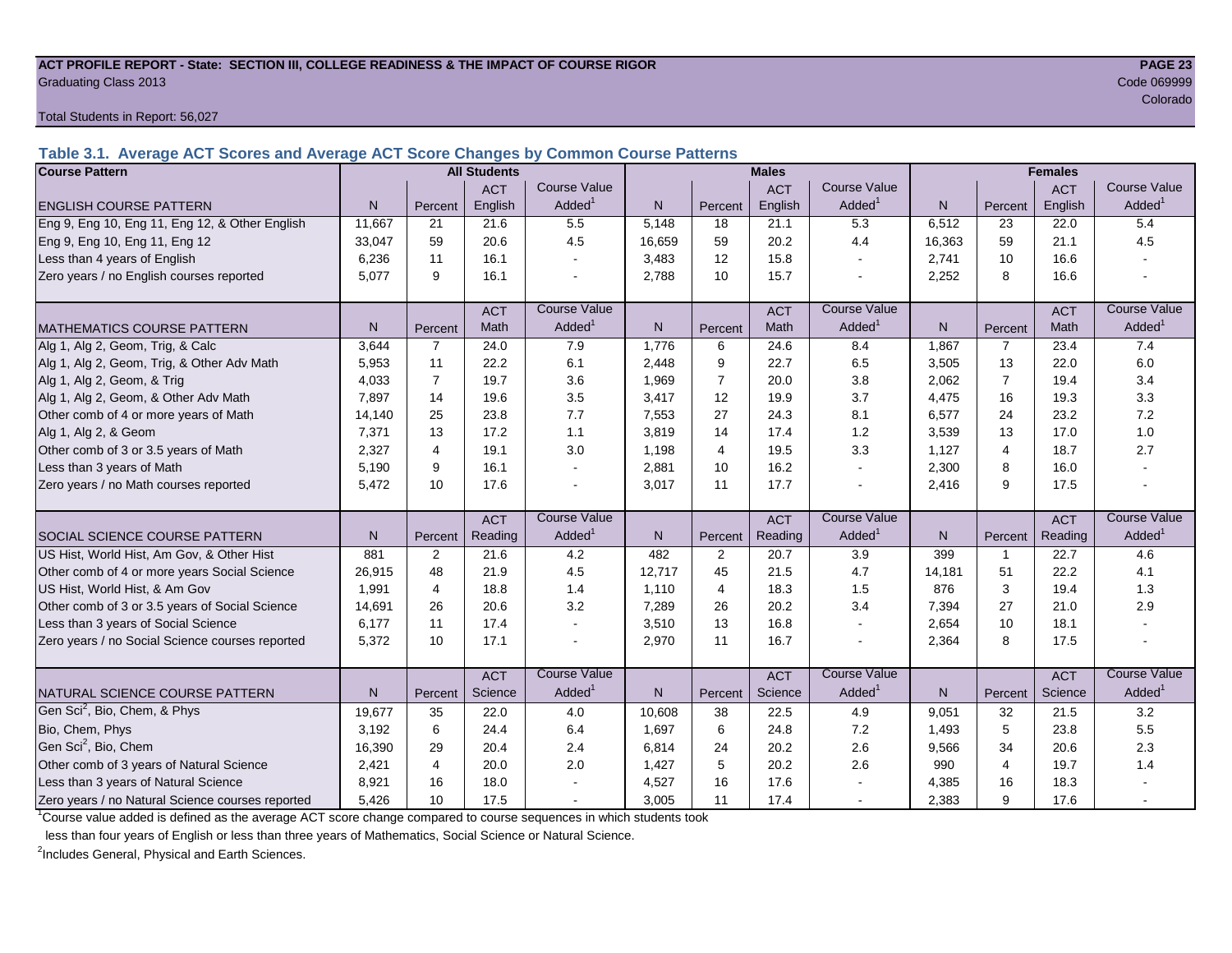#### ACT PROFILE REPORT - State: SECTION III, COLLEGE READINESS & THE IMPACT OF COURSE RIGOR **PAGE 24 Graduating Class 2013** Code 069999 Code 069999 Code 069999 Code 069999 Code 069999 Code 069999 Code 069999 Code 0

e de la construcción de la construcción de la construcción de la construcción de la construcción de la construcción

Total Students in Report: 56,027

## **Table 3.2. College Readiness Percents by Common Course Patterns**

| <b>Course Pattern</b>                            |              |                       | <b>State</b> |                  |              |                       | <b>National</b> |                  |
|--------------------------------------------------|--------------|-----------------------|--------------|------------------|--------------|-----------------------|-----------------|------------------|
|                                                  |              | <b>Percent Taking</b> | Avg ACT      | Percent Who Met  |              | <b>Percent Taking</b> | Avg ACT         | Percent Who Met  |
| <b>ENGLISH COURSE PATTERN</b>                    | $\mathsf{N}$ | Pattern               | English      | <b>Benchmark</b> | N            | Pattern               | English         | <b>Benchmark</b> |
| Eng 9, Eng 10, Eng 11, Eng 12, & Other English   | 11,667       | 21                    | 21.6         | 73               | 380,375      | 21                    | 21.6            | 73               |
| Eng 9, Eng 10, Eng 11, Eng 12                    | 33,047       | 59                    | 20.6         | 67               | 1,265,911    | 70                    | 20.3            | 65               |
| Less than 4 years of English                     | 6,236        | 11                    | 16.1         | 38               | 84,048       | 5                     | 15.9            | 36               |
| Zero years / no English courses reported         | 5,077        | 9                     | 16.1         | 37               | 68,909       | $\overline{4}$        | 16.4            | 38               |
|                                                  |              |                       |              |                  |              |                       |                 |                  |
|                                                  |              | <b>Percent Taking</b> | Avg ACT      | Percent Who Met  |              | <b>Percent Taking</b> | Avg ACT         | Percent Who Met  |
| <b>MATHEMATICS COURSE PATTERN</b>                | N            | Pattern               | <b>Math</b>  | <b>Benchmark</b> | N            | Pattern               | Math            | <b>Benchmark</b> |
| Alg 1, Alg 2, Geom, Trig, & Calc                 | 3,644        | 7                     | 24.0         | 70               | 113,999      | 6                     | 23.8            | 68               |
| Alg 1, Alg 2, Geom, Trig, & Other Adv Math       | 5,953        | 11                    | 22.2         | 60               | 155,095      | 9                     | 21.9            | 56               |
| Alg 1, Alg 2, Geom, & Trig                       | 4,033        | $\overline{7}$        | 19.7         | 33               | 119,993      | 7                     | 19.4            | 32               |
| Alg 1, Alg 2, Geom, & Other Adv Math             | 7,897        | 14                    | 19.6         | 32               | 336,291      | 19                    | 19.6            | 32               |
| Other comb of 4 or more years of Math            | 14,140       | 25                    | 23.8         | 66               | 610,720      | 34                    | 23.6            | 65               |
| Alg 1, Alg 2, & Geom                             | 7,371        | 13                    | 17.2         | 10               | 223,733      | 12                    | 17.2            | 11               |
| Other comb of 3 or 3.5 years of Math             | 2,327        | $\overline{4}$        | 19.1         | 29               | 88,866       | 5                     | 19.7            | 34               |
| Less than 3 years of Math                        | 5.190        | 9                     | 16.1         | 6                | 77,906       | 4                     | 16.3            | $\overline{7}$   |
| Zero years / no Math courses reported            | 5,472        | 10                    | 17.6         | 18               | 72,640       | 4                     | 17.9            | 20               |
|                                                  |              |                       |              |                  |              |                       |                 |                  |
|                                                  |              | <b>Percent Taking</b> | Avg ACT      | Percent Who Met  |              | <b>Percent Taking</b> | Avg ACT         | Percent Who Met  |
| SOCIAL SCIENCE COURSE PATTERN                    | N            | Pattern               | Reading      | <b>Benchmark</b> | $\mathsf{N}$ | Pattern               | Reading         | <b>Benchmark</b> |
| US Hist, World Hist, Am Gov, & Other Hist        | 881          | 2                     | 21.6         | 49               | 50,989       | 3                     | 22.2            | 51               |
| Other comb of 4 or more years Social Science     | 26,915       | 48                    | 21.9         | 51               | 908,394      | 50                    | 22.0            | 50               |
| US Hist, World Hist, & Am Gov                    | 1,991        | 4                     | 18.8         | 30               | 106,021      | 6                     | 19.5            | 34               |
| Other comb of 3 or 3.5 years of Social Science   | 14,691       | 26                    | 20.6         | 42               | 489,586      | 27                    | 21.0            | 43               |
| Less than 3 years of Social Science              | 6,177        | 11                    | 17.4         | 23               | 171,617      | 10                    | 19.1            | 32               |
| Zero years / no Social Science courses reported  | 5,372        | 10                    | 17.1         | 23               | 72,636       | $\overline{4}$        | 17.7            | 25               |
|                                                  |              |                       |              |                  |              |                       |                 |                  |
|                                                  |              | <b>Percent Taking</b> | Avg ACT      | Percent Who Met  |              | <b>Percent Taking</b> | Avg ACT         | Percent Who Met  |
| NATURAL SCIENCE COURSE PATTERN                   | N            | Pattern               | Science      | <b>Benchmark</b> | N.           | Pattern               | Science         | <b>Benchmark</b> |
| Gen Sci <sup>1</sup> , Bio, Chem, & Phys         | 19,677       | 35                    | 22.0         | 47               | 767,293      | 43                    | 21.9            | 46               |
| Bio, Chem, Phys                                  | 3,192        | 6                     | 24.4         | 65               | 183,685      | 10                    | 23.0            | 54               |
| Gen Sci <sup>1</sup> , Bio, Chem                 | 16,390       | 29                    | 20.4         | 33               | 504,165      | 28                    | 19.9            | 28               |
| Other comb of 3 years of Natural Science         | 2,421        | $\overline{4}$        | 20.0         | 31               | 51,822       | 3                     | 19.1            | 25               |
| Less than 3 years of Natural Science             | 8,921        | 16                    | 18.0         | 18               | 218,267      | 12                    | 18.0            | 17               |
| Zero years / no Natural Science courses reported | 5,426        | 10                    | 17.5         | 17               | 74,011       | 4                     | 17.8            | 18               |

<sup>1</sup>Includes General, Physical and Earth Sciences.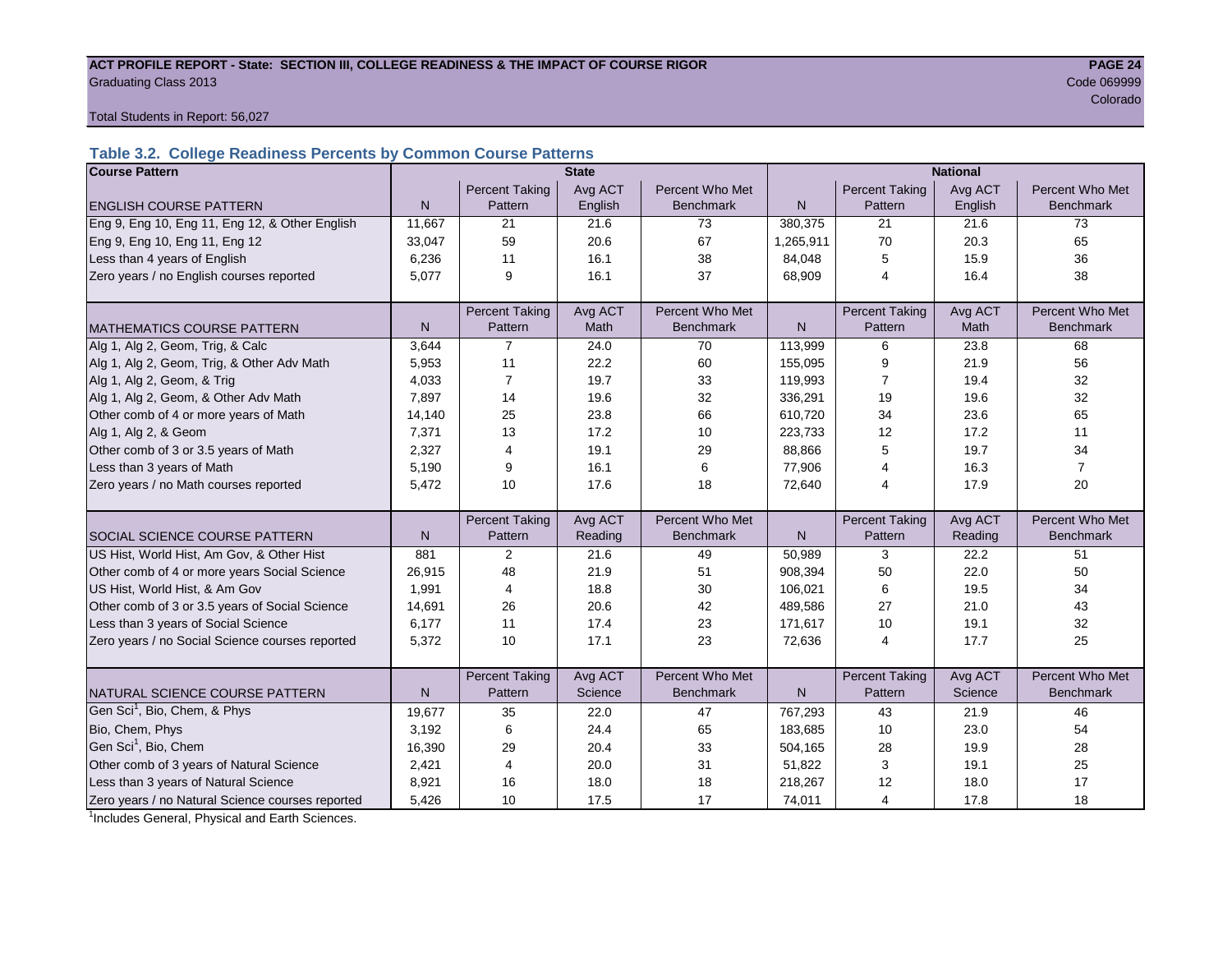## Section IV Career and Educational Aspirations

Beginning with the Graduating Class of 2013, all students whose scores are college reportable, both standard and extended time tests, are now included. Also beginning with the 2013 Graduating Class data, College Readiness Benchmarks for Reading and Science were updated to reflect the most recent college coursework research.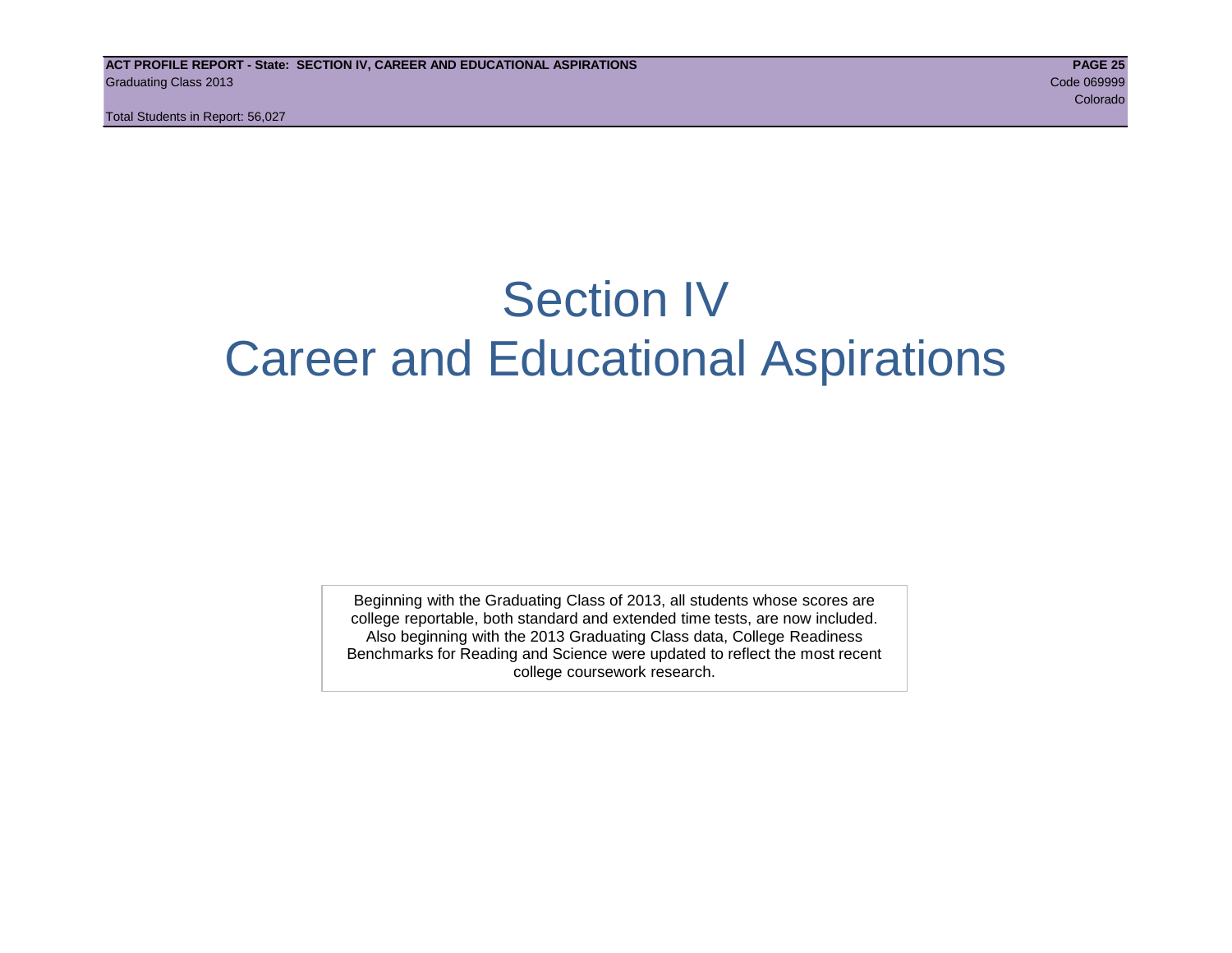#### **ACT PROFILE REPORT - State: SECTION IV, CAREER AND EDUCATIONAL ASPIRATIONS PAGE 26** Graduating Class 2013 Code 069999

e de la construcción de la construcción de la construcción de la construcción de la construcción de la construcción

#### Total Students in Report: 56,027

**Table 4.1. Distribution of Planned Educational Majors for All Students by College Plans**

|                                              |                | <b>All Students</b>  |         |     | Plan on 2 Years or Less of College |         | Plan on 4 Years or More of College |                         |         |  |
|----------------------------------------------|----------------|----------------------|---------|-----|------------------------------------|---------|------------------------------------|-------------------------|---------|--|
|                                              |                |                      | Avg ACT |     |                                    | Avg ACT |                                    |                         | Avg ACT |  |
| <b>Planned Educational Major</b>             | N <sup>1</sup> | Percent <sup>2</sup> | Comp    | N.  | Percent <sup>2</sup>               | Comp    | N                                  | Percent <sup>2</sup>    | Comp    |  |
| Agriculture & Natural Resources Conservation | 969            | 2                    | 19.3    | 185 | 4                                  | 16.3    | 711                                | $\overline{2}$          | 20.2    |  |
| Architecture                                 | 748            |                      | 20.4    | 62  |                                    | 16.1    | 638                                | 2                       | 20.9    |  |
| Area, Ethnic, & Multidisciplinary Studies    | 119            | $\Omega$             | 21.4    | 15  | 0                                  | 15.5    | 91                                 | $\Omega$                | 22.7    |  |
| Arts: Visual & Performing                    | 5,316          | 9                    | 20.0    | 676 | 13                                 | 16.2    | 4,215                              | 10                      | 20.8    |  |
| <b>Business</b>                              | 4,654          | 8                    | 21.1    | 451 | 9                                  | 17.0    | 4,000                              | 10                      | 21.6    |  |
| Communications                               | 968            | $\overline{2}$       | 21.5    | 63  | 1                                  | 16.8    | 861                                | $\overline{2}$          | 22.0    |  |
| Community, Family, & Personal Services       | 2,491          | 4                    | 17.9    | 597 | 12                                 | 16.5    | 1,683                              | $\overline{4}$          | 18.6    |  |
| Computer Science & Mathematics               | 1,112          | 2                    | 22.5    | 88  | 2                                  | 17.3    | 964                                | 2                       | 23.1    |  |
| <b>Education</b>                             | 2,143          | 4                    | 20.8    | 110 | 2                                  | 15.8    | 1,943                              | 5                       | 21.1    |  |
| Engineering                                  | 4,253          | 8                    | 23.9    | 226 | 4                                  | 16.1    | 3,821                              | 9                       | 24.5    |  |
| Engineering Technology & Drafting            | 925            | 2                    | 19.5    | 210 | 4                                  | 15.9    | 658                                | 2                       | 20.9    |  |
| English & Foreign Languages                  | 832            |                      | 23.7    | 36  |                                    | 18.7    | 749                                | 2                       | 24.0    |  |
| Health Administration & Assisting            | 1,089          | 2                    | 17.6    | 143 | 3                                  | 15.6    | 875                                | $\overline{2}$          | 18.0    |  |
| Health Sciences & Technologies               | 7,706          | 14                   | 20.8    | 419 | 8                                  | 16.5    | 6,970                              | 17                      | 21.2    |  |
| Philosophy, Religion, & Theology             | 297            |                      | 21.6    | 15  | 0                                  | 16.9    | 250                                |                         | 22.1    |  |
| Repair, Production, & Construction           | 1,196          | 2                    | 17.4    | 533 | 11                                 | 16.5    | 538                                | $\overline{\mathbf{A}}$ | 18.6    |  |
| Sciences: Biological & Physical              | 3,008          | 5                    | 23.6    | 86  | $\overline{2}$                     | 16.5    | 2,793                              | 7                       | 23.9    |  |
| Social Sciences & Law                        | 4,366          | 8                    | 21.5    | 158 | 3                                  | 16.6    | 4,012                              | 10                      | 21.8    |  |
| Undecided                                    | 5,442          | 10                   | 21.0    | 469 | 9                                  | 16.5    | 4,090                              | 10                      | 22.0    |  |
| No Response                                  | 8,085          | 14                   | 17.3    | 404 | 8                                  | 14.3    | 741                                | $\overline{2}$          | 16.7    |  |

1 2-Year and 4-Year "N" counts do not reflect "Missing" and "Other" college plans, therefore they may not add up to the N count for All Students.

<sup>2</sup> Percent of students tested within College Plan groups (All Students, 2-Year, 4-Year).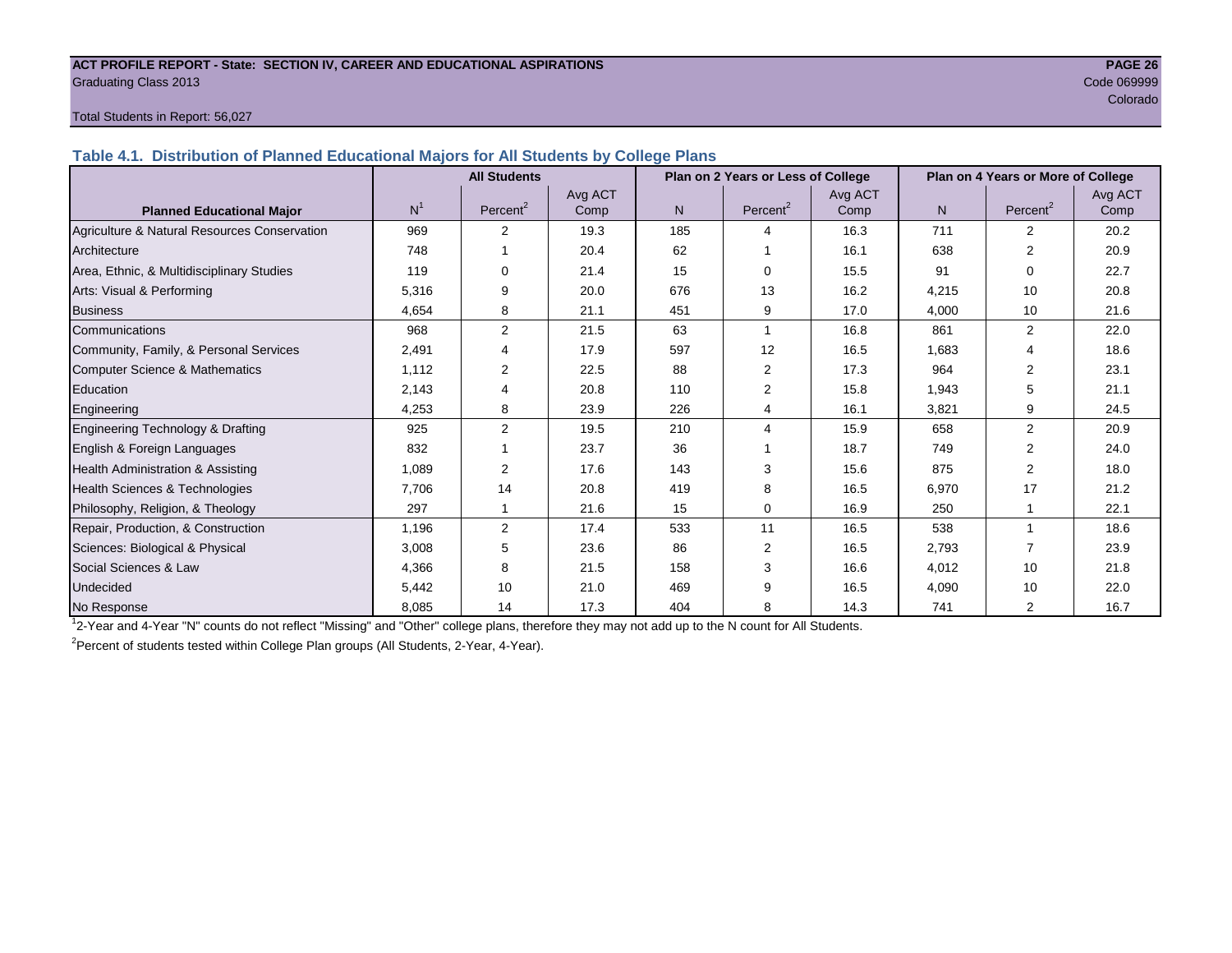#### **ACT PROFILE REPORT - State: SECTION IV, CAREER AND EDUCATIONAL ASPIRATIONS PAGE 27** Graduating Class 2013 Code 069999

#### Total Students in Report: 56,027

#### **Table 4.2. Average ACT Composite Scores for Racial/Ethnic Groups by Post-Secondary Educational Aspirations**

| <b>Educational Degree</b> | <b>All Racial/Ethnic Groups</b><br><b>Combined</b> |         | <b>Black/African American</b> |         |     | American Indian/ Alaska Native |        | White   | Hispanic/Latino |         |  |
|---------------------------|----------------------------------------------------|---------|-------------------------------|---------|-----|--------------------------------|--------|---------|-----------------|---------|--|
| <b>Aspirations</b>        | N                                                  | Average | N.                            | Average | N.  | Average                        | N      | Average | N               | Average |  |
| Voc-Tech                  | .424                                               | 16.1    | 56                            | 14.6    | 20  | 14.4                           | 696    | 17.2    | 477             | 14.8    |  |
| 2-yr College Degree       | 3,618                                              | 16.3    | 122                           | 14.2    | 51  | 14.4                           | 1,687  | 17.4    | 1,294           | 15.2    |  |
| <b>Bachelors Degree</b>   | 22,891                                             | 20.3    | 849                           | 17.1    | 144 | 18.0                           | 13,544 | 21.5    | 5,594           | 18.0    |  |
| Graduate Study            | 7.705                                              | 23.7    | 238                           | 19.2    | 45  | 19.5                           | 5,010  | 24.8    | .350            | 20.5    |  |
| Prof. Level Degree        | 10,176                                             | 23.0    | 501                           | 19.2    | 45  | 19.0                           | 5,691  | 24.4    | 2,263           | 19.9    |  |
| Other                     | 1.672                                              | 17.3    | 45                            | 15.5    | 17  | 15.9                           | 864    | 18.3    | 477             | 15.7    |  |
| No Response               | 8,541                                              | 18.0    | 357                           | 15.4    | 93  | 15.3                           | 3,459  | 20.0    | 2,743           | 16.0    |  |

| <b>Educational Degree</b> | <b>All Racial/Ethnic Groups</b><br><b>Combined</b> |         | Asian |         |              | Native Hawaiian/<br><b>Other Pacific Islander</b> |     | Two or more races | Prefer not to respond/<br><b>No Response</b> |         |  |
|---------------------------|----------------------------------------------------|---------|-------|---------|--------------|---------------------------------------------------|-----|-------------------|----------------------------------------------|---------|--|
| <b>Aspirations</b>        | N.                                                 | Average | N.    | Average | Average<br>N |                                                   | N   | Average           | N                                            | Average |  |
| Voc-Tech                  | .424                                               | 16.1    | 23    | 16.6    |              | 19.2                                              | 36  | 16.3              | 110                                          | 15.6    |  |
| 2-yr College Degree       | 3,618                                              | 16.3    | 48    | 15.5    |              | 14.0                                              | 127 | 17.8              | 272                                          | 15.8    |  |
| <b>Bachelors Degree</b>   | 22,891                                             | 20.3    | 527   | 20.0    | 80           | 18.5                                              | 952 | 20.5              | 201.                                         | 19.6    |  |
| <b>Graduate Study</b>     | 7.705                                              | 23.7    | 310   | 24.4    | 23           | 23.3                                              | 309 | 23.8              | 420                                          | 23.3    |  |
| Prof. Level Degree        | 10,176                                             | 23.0    | 532   | 24.3    | 28           | 20.2                                              | 462 | 23.5              | 654                                          | 22.8    |  |
| Other                     | 1,672                                              | 17.3    | 33    | 16.7    |              | 15.4                                              | 65  | 18.2              | 166                                          | 17.1    |  |
| No Response               | 8,541                                              | 18.0    | 214   | 19.4    | 37           | 17.4                                              | 295 | 19.6              | .343                                         | 17.5    |  |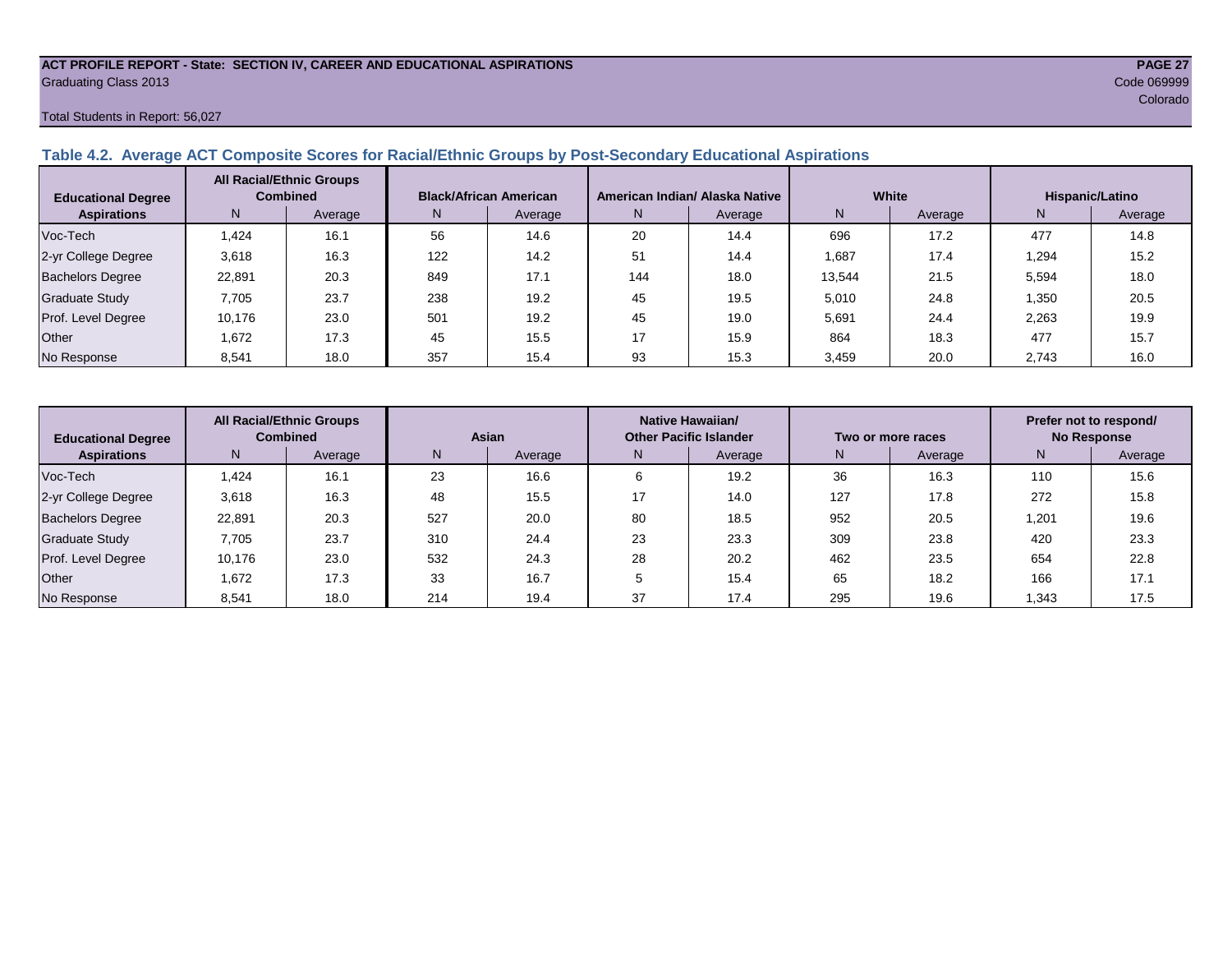## **ACT PROFILE REPORT - State: SECTION IV, CAREER AND EDUCATIONAL ASPIRATIONS PAGE 28** Graduating Class 2013 Code 069999

#### Total Students in Report: 56,027

## **Table 4.3. Students' Score Report Preferences at Time of Testing**

|                                                          |              |                           |            | <b>Percent of Students in</b> |                         |                                           |                 |                 |       |                         |                |
|----------------------------------------------------------|--------------|---------------------------|------------|-------------------------------|-------------------------|-------------------------------------------|-----------------|-----------------|-------|-------------------------|----------------|
|                                                          |              | <b>Number of Students</b> |            |                               |                         | <b>College Readiness Standards Ranges</b> |                 |                 |       |                         |                |
|                                                          |              |                           |            | 2nd-6th                       |                         |                                           |                 |                 |       |                         |                |
| Name                                                     | <b>State</b> | <b>Total</b>              | 1st Choice | Choice                        | $01 - 12$               | $13 - 15$                                 |                 | $16-19$ 20-23   | 24-27 | $28-32$                 | 33-36          |
| <b>COLORADO STATE UNIVERSITY</b>                         | Colorado     | 12,992                    | 4,812      | 8,180                         | $\overline{2}$          | 9                                         | 22              | 31              | 24    | 11                      | 1              |
| UNIV OF COLORADO-BOULDER                                 | Colorado     | 11,942                    | 4,094      | 7,848                         | 3                       | 9                                         | 19              | 28              | 25    | 13                      | $\overline{2}$ |
| STATE-COLLEGE/NO REPORTS NOW                             | lowa         | 7,266                     | 7,266      | 0                             | 9                       | 23                                        | 27              | 22              | 12    | 6                       | 2              |
| UNIV OF NORTHERN COLORADO                                | Colorado     | 5,847                     | 1,605      | 4,242                         | $\overline{2}$          | 11                                        | 29              | 34              | 18    | 6                       | $\Omega$       |
| METROPOLITAN STATE UNIV OF DENVER THE                    | Colorado     | 5,055                     | 1,568      | 3,487                         | $\overline{7}$          | 22                                        | 35              | 24              | 10    | $\overline{2}$          | 0              |
| UNIVERSITY OF DENVER                                     | Colorado     | 4,600                     | 917        | 3,683                         | $\overline{4}$          | 12                                        | 23              | 25              | 23    | 12                      | $\overline{2}$ |
| UNIV OF COLORADO-COLORADO SPRINGS                        | Colorado     | 3,985                     | 1,089      | 2,896                         | $\overline{2}$          | 11                                        | 26              | 33              | 20    | $\overline{7}$          | $\Omega$       |
| <b>COLORADO MESA UNIVERSITY</b>                          | Colorado     | 3,599                     | 1,210      | 2,389                         | 3                       | 15                                        | 33              | 31              | 14    | 4                       | $\Omega$       |
| UNIVERSITY OF COLORADO DENVER                            | Colorado     | 3,112                     | 709        | 2,403                         | 3                       | 12                                        | 24              | 32              | 21    | 8                       | $\Omega$       |
| COLORADO SCHOOL OF MINES                                 | Colorado     | 2,543                     | 920        | 1,623                         | $\mathbf{1}$            | $\overline{4}$                            | 9               | 20              | 32    | 29                      | 6              |
| COLORADO STATE UNIVERSITY-PUEBLO                         | Colorado     | 2,527                     | 657        | 1,870                         | $\overline{4}$          | 19                                        | 38              | 27              | 10    | $\overline{2}$          | $\Omega$       |
| <b>NCAA ELIGIBILITY CENTER</b>                           | Indiana      | 2,442                     | 1,110      | 1,332                         | 3                       | 12                                        | 27              | 29              | 19    | 8                       | 1              |
| ART INSTITUTE OF COLORADO THE                            | Colorado     | 1,977                     | 724        | 1,253                         | 5                       | 25                                        | 34              | 24              | 10    | $\overline{2}$          | $\Omega$       |
| RED ROCKS COMMUNITY COLLEGE                              | Colorado     | 1,640                     | 499        | 1,141                         | 10                      | 28                                        | 33              | 20              | 8     |                         | 0              |
| <b>COMMUNITY COLLEGE OF DENVER</b>                       | Colorado     | 1,577                     | 319        | 1,258                         | 15                      | 37                                        | 32              | 12              | 3     |                         | 0              |
| FORT LEWIS COLLEGE                                       | Colorado     | 1,571                     | 485        | 1,086                         | 3                       | 13                                        | 30              | 30              | 19    | 5                       | $\mathbf{1}$   |
| <b>ADAMS STATE UNIVERSITY</b>                            | Colorado     | 1,515                     | 471        | 1,044                         | $\overline{4}$          | 21                                        | 37              | 24              | 12    | 2                       | $\Omega$       |
| <b>REGIS UNIVERSITY</b>                                  | Colorado     | 1,489                     | 311        | 1,178                         | $\overline{4}$          | 16                                        | 26              | 28              | 19    | $\overline{7}$          | 0              |
| <b>ARIZONA STATE UNIVERSITY</b>                          | Arizona      | 1,398                     | 428        | 970                           | $\overline{2}$          | 10                                        | 21              | 35              | 24    | 8                       | 1              |
| PIKES PEAK COMMUNITY COLLEGE                             | Colorado     | 1,354                     | 518        | 836                           | 6                       | 24                                        | 35              | 24              | 8     | $\overline{2}$          | $\Omega$       |
| ARAPAHOE COMMUNITY COLLEGE                               | Colorado     | 1,319                     | 534        | 785                           | 9                       | 26                                        | 34              | 22              | 8     | $\overline{2}$          | $\Omega$       |
| UNIVERSITY OF WYOMING                                    | Wyoming      | 1,293                     | 357        | 936                           | $\mathbf{1}$            | 6                                         | 21              | 32              | 26    | 12                      |                |
| WESTERN STATE COLLEGE OF COLORADO                        | Colorado     | 1,275                     | 294        | 981                           | 4                       | 14                                        | 34              | 32              | 12    | $\overline{\mathbf{4}}$ | 0              |
| STATE-NO COLLEGE PLANS                                   | lowa         | 1,256                     | 1,256      | $\Omega$                      | 23                      | 35                                        | 27              | 12              | 3     |                         | 0              |
| UNITED STATES AIR FORCE ACADEMY                          | Colorado     | 1,169                     | 348        | 821                           | 6                       | 17                                        | 21              | 21              | 20    | 12                      | $\overline{2}$ |
| <b>COLORADO COLLEGE</b>                                  | Colorado     | 1,073                     | 277        | 796                           | 5                       | 15                                        | 23              | 20              | 18    | 16                      | 3              |
| FRONT RANGE COMMUNITY COLLEGE                            | Colorado     | 999                       | 330        | 669                           | 9                       | 27                                        | 36              | 20              | 6     |                         | $\Omega$       |
| AIMS COMMUNITY COLLEGE<br>Colorado                       |              | 937                       | 426        | 511                           | 12                      | 31                                        | 34              | 17              | 6     |                         | $\Omega$       |
| <b>JOHNSON &amp; WALES UNIVERSITY-DENVER</b><br>Colorado |              | 910                       | 293        | 617                           | 6                       | 25                                        | 34              | 24              | 9     | $\overline{2}$          | $\Omega$       |
| COMMUNITY COLLEGE OF AURORA                              | Colorado     | 902                       | 260        | 642                           | 13                      | 35                                        | 31              | 15              | 5     |                         | $\mathbf{0}$   |
| All Other Institutions                                   |              | 50,310                    | 12,820     | 37,490                        | 4                       | 13                                        | 22              | 25              | 20    | 14                      | 3              |
| Total                                                    |              | 139,874                   | 46,907     | 92,967                        | $\overline{\mathbf{4}}$ | $\overline{14}$                           | $\overline{25}$ | $\overline{26}$ | 19    | 10                      | 2              |

e de la construcción de la construcción de la construcción de la construcción de la construcción de la construcción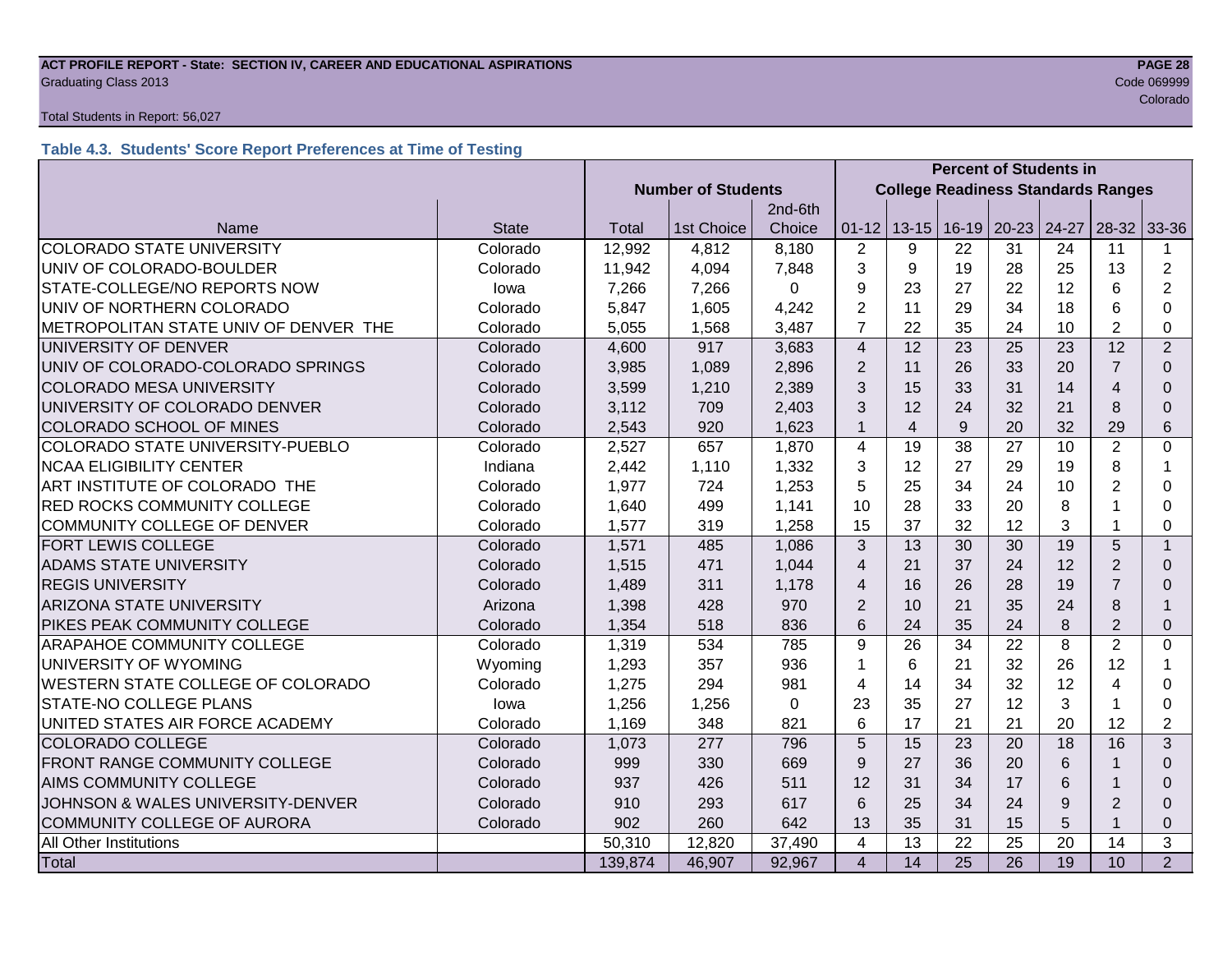## Section V Optional Writing Test Results

Beginning with the Graduating Class of 2013, all students whose scores are college reportable, both standard and extended time tests, are now included. Also beginning with the 2013 Graduating Class data, College Readiness Benchmarks for Reading and Science were updated to reflect the most recent college coursework research.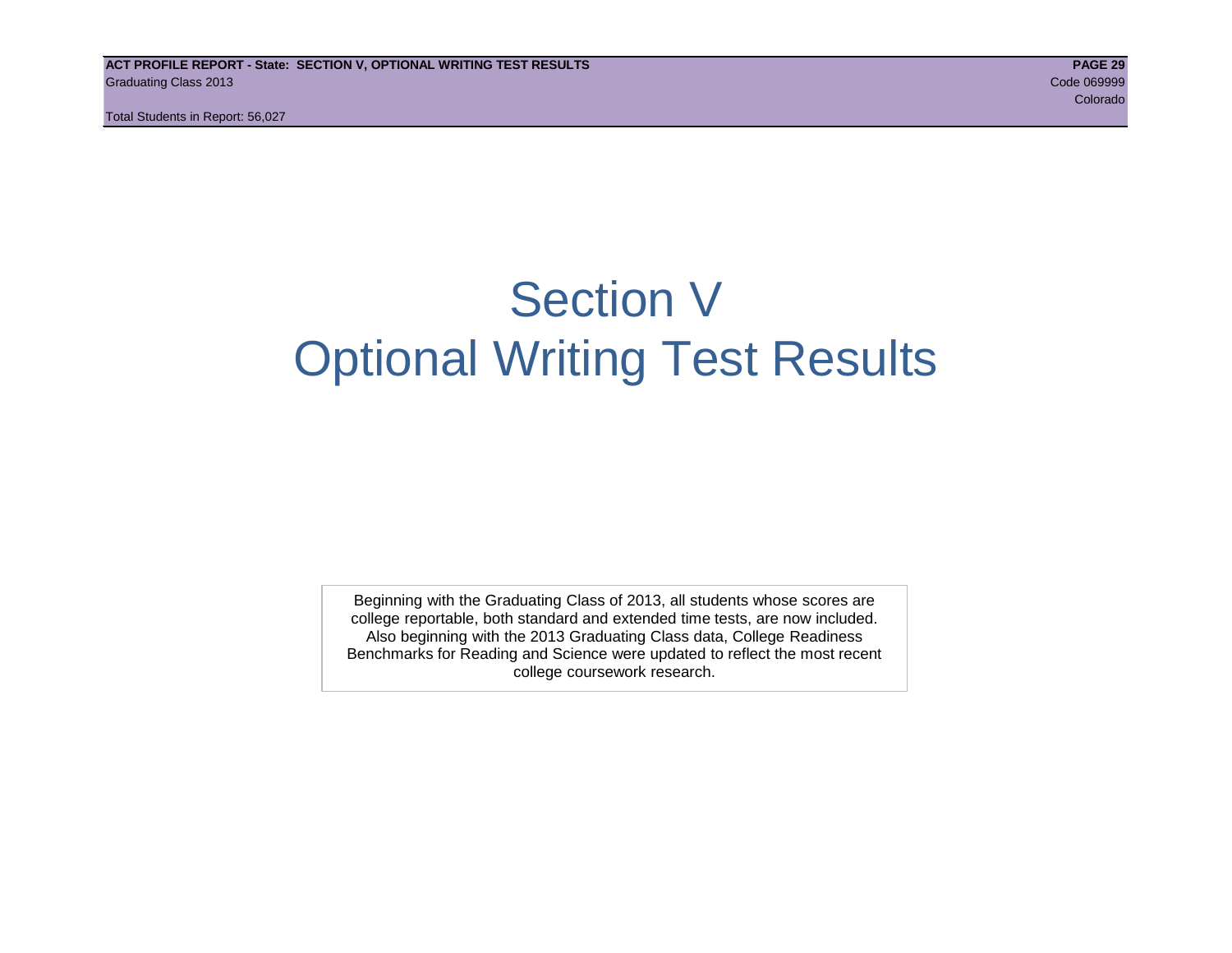## **ACT PROFILE REPORT - State: SECTION V, OPTIONAL WRITING TEST RESULTS PAGE 30** Graduating Class 2013 Code 069999

#### Total Students in Report: 56,027

e de la construcción de la construcción de la construcción de la construcción de la construcción de la construcción

| Table 5.1. Average ACT English and Writing Scores by Race/Ethnicity and Gender for students who took ACT Writing |              |          |                           |                 |              |              |                                 |                 |  |  |  |  |
|------------------------------------------------------------------------------------------------------------------|--------------|----------|---------------------------|-----------------|--------------|--------------|---------------------------------|-----------------|--|--|--|--|
|                                                                                                                  |              |          | <b>Average ACT Scores</b> |                 |              |              |                                 |                 |  |  |  |  |
|                                                                                                                  |              | N        |                           | <b>English</b>  |              | <b>Essay</b> | <b>English/Writing Combined</b> |                 |  |  |  |  |
|                                                                                                                  | <b>State</b> | National | <b>State</b>              | <b>National</b> | <b>State</b> | National     | <b>State</b>                    | <b>National</b> |  |  |  |  |
| <b>All Students</b>                                                                                              | 8,084        | 942.769  | 25.5                      | 21.3            | 7.7          | 7.0          | 24.3                            | 20.5            |  |  |  |  |
| Black/African American                                                                                           | 297          | 114,751  | 20.9                      | 16.3            | 7.1          | 6.1          | 20.3                            | 16.0            |  |  |  |  |
| American Indian/Alaska Native                                                                                    | 22           | 6,031    | 22.5                      | 16.8            | 7.4          | 6.1          | 21.8                            | 16.4            |  |  |  |  |
| White                                                                                                            | 5,233        | 518.407  | 26.5                      | 22.9            | 7.9          | 7.2          | 25.1                            | 21.9            |  |  |  |  |
| Hispanic/Latino                                                                                                  | 1,262        | 151.504  | 22.0                      | 18.6            | 7.3          | 6.8          | 21.4                            | 18.3            |  |  |  |  |
| Asian                                                                                                            | 442          | 54,580   | 26.2                      | 23.5            | 8.0          | 7.6          | 25.1                            | 22.7            |  |  |  |  |
| <b>Native Hawaiian/Other Pac. Isl.</b>                                                                           | 21           | 2,812    | 25.0                      | 19.5            | 7.7          | 6.9          | 23.8                            | 19.2            |  |  |  |  |
| I Two or more races                                                                                              | 356          | 35,355   | 25.9                      | 21.5            | 7.7          | 7.0          | 24.6                            | 20.6            |  |  |  |  |
| Prefer not/No Response                                                                                           | 451          | 59,329   | 26.7                      | 21.8            | 7.8          | 7.1          | 25.2                            | 20.9            |  |  |  |  |
| <b>Males</b>                                                                                                     | 3,386        | 423,104  | 25.3                      | 21.0            | 7.6          | 6.7          | 24.0                            | 20.1            |  |  |  |  |
| Females                                                                                                          | 4.698        | 513,945  | 25.7                      | 21.6            | 7.9          | 7.2          | 24.5                            | 20.9            |  |  |  |  |
| Missing                                                                                                          |              | 5,720    |                           | 16.6            |              | 6.3          |                                 | 16.5            |  |  |  |  |